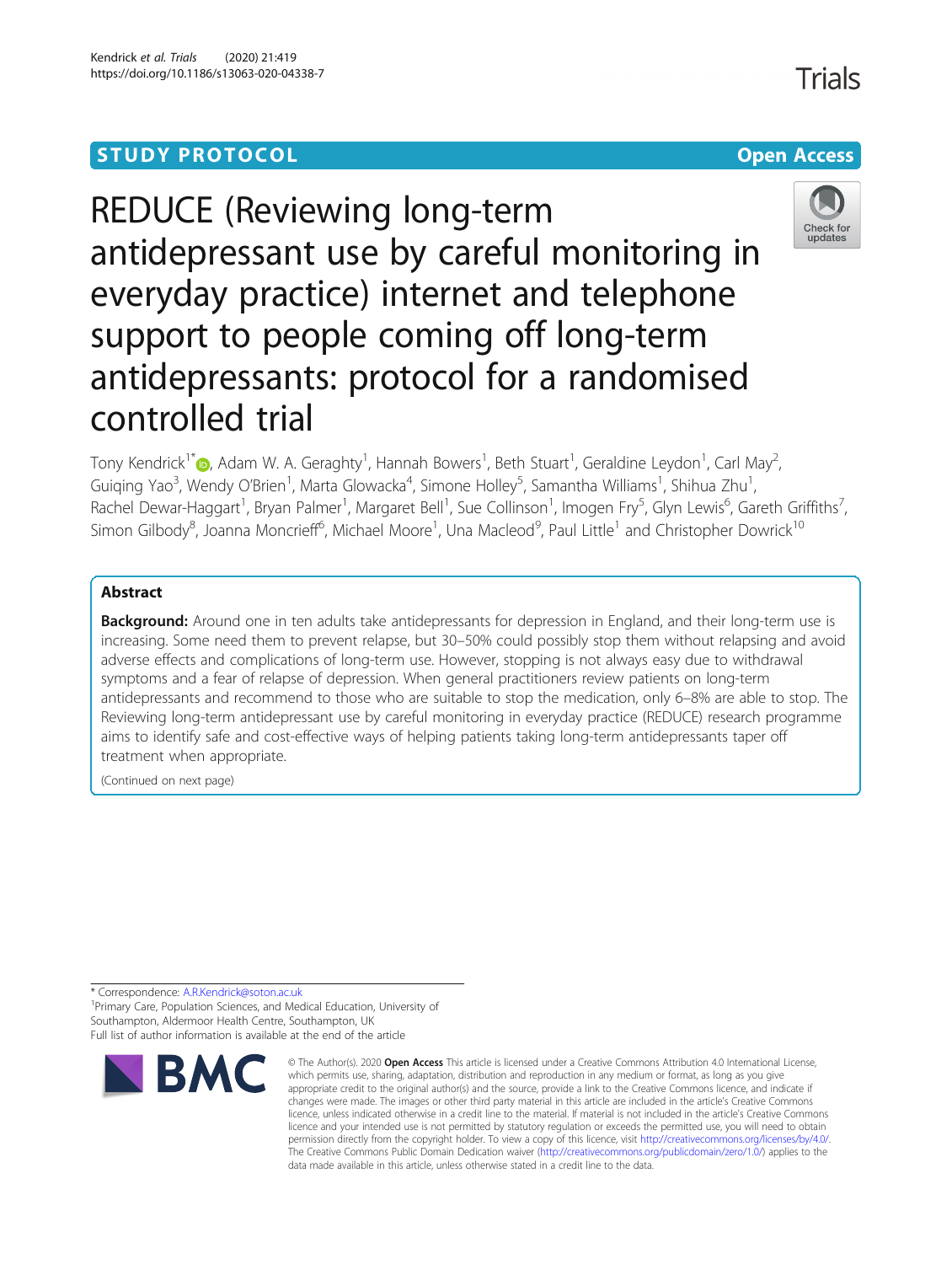# (Continued from previous page)

Methods: Design: REDUCE is a two-arm, 1:1 parallel group randomised controlled trial, with randomisation clustered by participating family practices. Setting: England and north Wales. Population: patients taking antidepressants for longer than 1 year for a first episode of depression or longer than 2 years for repeated episodes of depression who are no longer depressed and want to try to taper off their antidepressant use. Intervention: provision of 'ADvisor' internet programmes to general practitioners or nurse practitioners and to patients designed to support antidepressant withdrawal, plus three patient telephone calls from a psychological wellbeing practitioner. The control arm receives usual care. Blinding of patients, practitioners and researchers is not possible in an open pragmatic trial, but statistical and health economic data analysts will remain blind to allocation. Outcome measures: the primary outcome is self-reported nine-item Patient Health Questionnaire at 6 months for depressive symptoms. Secondary outcomes: depressive symptoms at other follow-up time points, anxiety, discontinuation of antidepressants, social functioning, wellbeing, enablement, quality of life, satisfaction, and use of health services for costs. Sample size: 402 patients (201 intervention and 201 controls) from 134 general practices recruited over 15–18 months, and followed-up at 3, 6, 9 and 12 months. A qualitative process evaluation will be conducted through interviews with 15–20 patients and 15–20 practitioners in each arm to explore why the interventions were effective or not, depending on the results.

**Discussion:** Helping patients reduce and stop antidepressants is often challenging for practitioners and timeconsuming for very busy primary care practices. If REDUCE provides evidence showing that access to internet and telephone support enables more patients to stop treatment without increasing depression we will try to implement the intervention throughout the National Health Service, publishing practical guidance for professionals and advice for patients to follow, publicised through patient support groups.

Trial registration: [ISRCTN:12417565.](http://www.isrctn.com/ISRCTN12417565) Registered on 7 October 2019.

Keywords: Depression, Antidepressants, Discontinuation, Withdrawal, Deprescribing, Primary care, Digital intervention

| <b>Administrative information</b> |                                                                                                                                                                                                                                                                                                                                                                                                                                                                                                                             | (Continued) |                                                                                                                                                                                                                                                                                                                                                                                                                                                                                                                                                                                                                                                                                                                                                                                                                                                                                                                                                                                                                  |  |
|-----------------------------------|-----------------------------------------------------------------------------------------------------------------------------------------------------------------------------------------------------------------------------------------------------------------------------------------------------------------------------------------------------------------------------------------------------------------------------------------------------------------------------------------------------------------------------|-------------|------------------------------------------------------------------------------------------------------------------------------------------------------------------------------------------------------------------------------------------------------------------------------------------------------------------------------------------------------------------------------------------------------------------------------------------------------------------------------------------------------------------------------------------------------------------------------------------------------------------------------------------------------------------------------------------------------------------------------------------------------------------------------------------------------------------------------------------------------------------------------------------------------------------------------------------------------------------------------------------------------------------|--|
|                                   |                                                                                                                                                                                                                                                                                                                                                                                                                                                                                                                             | Title {1}   | REDUCE (reviewing long-term anti-                                                                                                                                                                                                                                                                                                                                                                                                                                                                                                                                                                                                                                                                                                                                                                                                                                                                                                                                                                                |  |
| Title {1}                         | REDUCE (reviewing long-term anti-<br>depressant use by careful monitoring in                                                                                                                                                                                                                                                                                                                                                                                                                                                |             | depressant use by careful monitoring in<br>everyday practice): protocol for a rando-<br>mised controlled trial                                                                                                                                                                                                                                                                                                                                                                                                                                                                                                                                                                                                                                                                                                                                                                                                                                                                                                   |  |
|                                   | everyday practice): protocol for a rando-<br>mised controlled trial                                                                                                                                                                                                                                                                                                                                                                                                                                                         |             | Fellow in Health Economics, S.<br>Zhu@soton.ac.uk; Rachel Dewar-                                                                                                                                                                                                                                                                                                                                                                                                                                                                                                                                                                                                                                                                                                                                                                                                                                                                                                                                                 |  |
| Trial registration {2a and 2b}.   | Title: Trial of internet and telephone<br>support to people coming off long-<br>term antidepressants. Trial ID:<br>ISRCTN12417565<br>Date registered: 7 October 2019. Link:<br>www.isrctn.com/ISRCTN12417565                                                                                                                                                                                                                                                                                                                |             | Haggart, Senior Research Assistant, R.V.<br>Dewar-Haggart@soton.ac.uk; Brian<br>Palmer, patient and public involvement<br>(PPI) representative, bryan@palmeradap-<br>tation.co.uk; Margaret Bell, PPI represen-<br>tative, embellmrs@btinternet.com; Sue<br>Collinson, PPI representative, sue.collin-<br>son@homerton.nhs.uk; Michael Moore,<br>Professor of Primary Health Care Re-<br>search, M.V.Moore@soton.ac.uk; Paul Lit-<br>tle, Professor of Primary Care Research,<br>p.little@soton.ac.uk<br>Primary Care, Population Sciences,<br>and Medical Education, University of<br>Southampton, Aldermoor Health<br>Centre, Southampton SO16 5ST, UK<br>Carl May, Professor of Medical<br>Sociology, carl.may@lshtm.ac.uk<br><b>Department of Health Services</b><br>Research and Policy, Faculty of<br>Public Health and Policy, London<br>School of Hygiene and Tropical<br>Medicine, 15-17 Tavistock Place,<br>London WC1H 9SH, UK<br>Guiging Yao, Professor of Health<br>Economics, qy38@leicester.ac.uk |  |
| Protocol version {3}              | Version 1.4 dated 28 November 2019                                                                                                                                                                                                                                                                                                                                                                                                                                                                                          |             |                                                                                                                                                                                                                                                                                                                                                                                                                                                                                                                                                                                                                                                                                                                                                                                                                                                                                                                                                                                                                  |  |
| Funding {4}                       | National Institute for Health Research<br>(NIHR) Programme Grant for Applied<br>Research (PGfAR; ref. RP-PG-1214-20,<br>004)                                                                                                                                                                                                                                                                                                                                                                                                |             |                                                                                                                                                                                                                                                                                                                                                                                                                                                                                                                                                                                                                                                                                                                                                                                                                                                                                                                                                                                                                  |  |
| Author details {5a}               | Tony Kendrick, Professor of Primary<br>Care, ark1@soton.ac.uk; Adam WA<br>Geraghty, Senior Research Fellow, A.W.<br>Geraghty@soton.ac.uk; Hannah Bowers,<br>Research Fellow, H.M.Bowers@soton.ac.<br>uk; Beth Stuart, Associate Professor, bls1<br>@soton.ac.uk; Geraldine Leydon,<br>Professor of Medical Sociology, G.M.<br>Leydon@soton.ac.uk; Wendy O'Brien,<br>Programme Manager, W.Obrien@soton.<br>ac.uk; Samantha Williams, Senior<br>Research Assistant, S.J.Williams@soton.<br>ac.uk; Shihua Zhu, Senior Research |             |                                                                                                                                                                                                                                                                                                                                                                                                                                                                                                                                                                                                                                                                                                                                                                                                                                                                                                                                                                                                                  |  |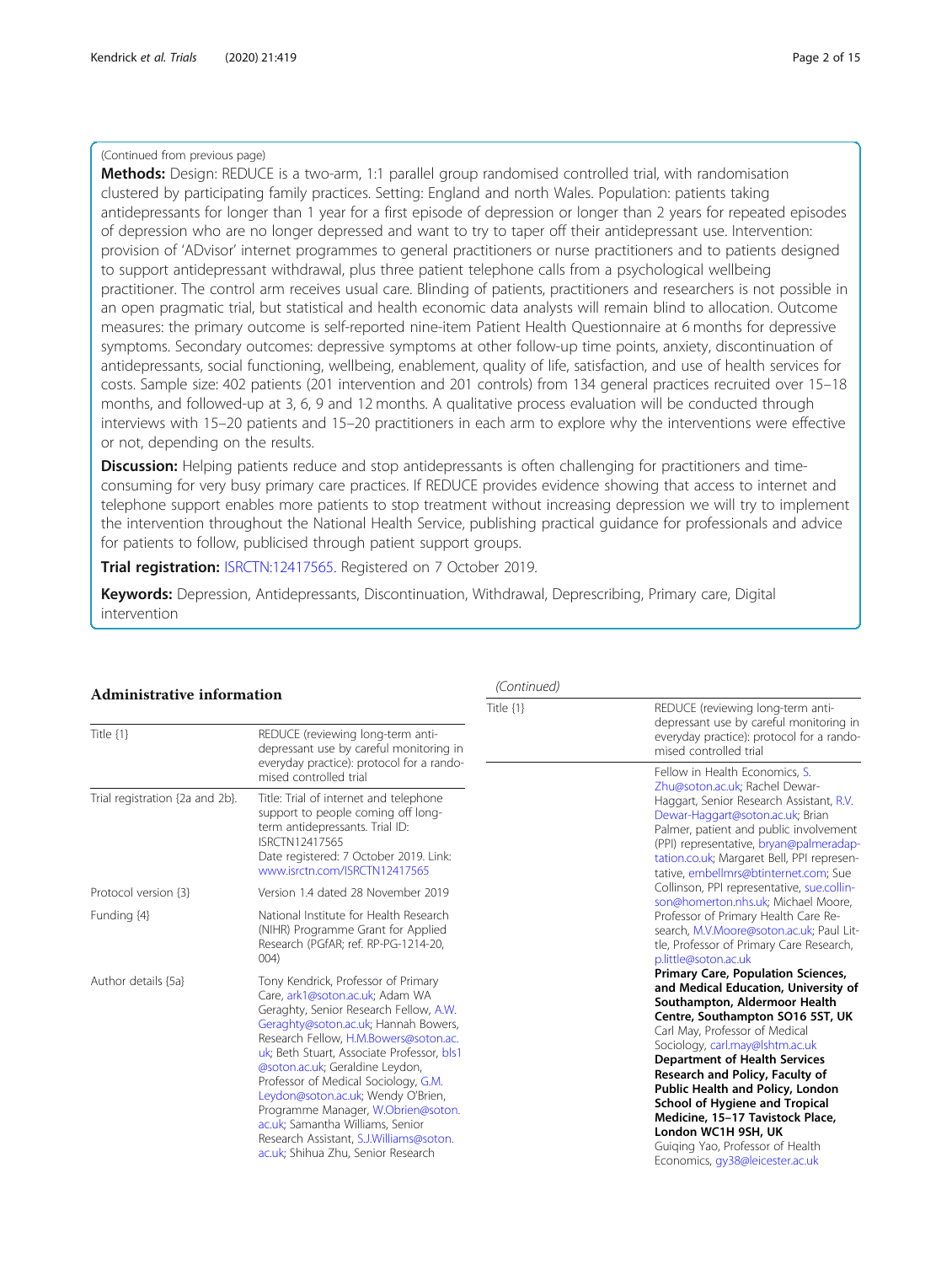| (Continued) |
|-------------|
|             |
|             |

Title {1} REDUCE (reviewing long-term antidepressant use by careful monitoring in everyday practice): protocol for a randomised controlled trial

> Department of Health Sciences, University of Leicester, George Davies Centre, University Road, Leicester LE1 7RH, UK Marta Glowacka, Lecturer in Occupational Therapy and Health Psychology, [mglowacka@bournemouth.](mailto:mglowacka@bournemouth.ac.uk) [ac.uk;](mailto:mglowacka@bournemouth.ac.uk)

Department for Rehabilitation and Sport Sciences, Faculty of Health and Social Sciences, Royal London House R601, Christchurch Road, Bournemouth BH1 3LT, UK Simone Holley, Research fellow, [S.L.](mailto:S.L.Holley@soton.ac.uk) [Holley@soton.ac.uk](mailto:S.L.Holley@soton.ac.uk); Imogen Fry, Undergraduate Honorary Assistant Psychologist, [ijf1g17@soton.ac.uk](mailto:ijf1g17@soton.ac.uk) School of Psychology, Building 44 Highfield Campus, University of Southampton, Southampton SO17

1BJ, UK Glyn Lewis, Professor of Epidemiological Psychiatry, [glyn.lewis@ucl.ac.uk;](mailto:glyn.lewis@ucl.ac.uk) Joanna

Moncrieff, Professor of Critical and Social Psychiatry, *[j.moncrieff@ucl.ac.uk](mailto:j.moncrieff@ucl.ac.uk)* Division of Psychiatry, Faculty of

Brain Sciences, University College London, 6th Floor, Maple House, 149 Tottenham Court Rd, London W1T 7NF, UK

Gareth Griffiths, Professor of Clinical Trials, [G.O.Griffiths@soton.ac.uk](mailto:G.O.Griffiths@soton.ac.uk) Southampton Clinical Trials Unit, University of Southampton and University Hospitals Southampton NHS Foundation Trust, Southampton General Hospital, Tremona Road, Southampton SO16 6YD, UK

Simon Gilbody, Professor of Psychological Medicine and Health Services Research, [Simon.Gilbody@york.](mailto:Simon.Gilbody@york.ac.uk) [ac.uk](mailto:Simon.Gilbody@york.ac.uk)

#### Department of Health Sciences, Seebohm Rowntree Building, University of York, Heslington, York, YO10 5DD, UK

Una Macleod, Dean and Professor of Primary Care Medicine, [Una.](mailto:Una.Macleod@hyms.ac.uk) [Macleod@hyms.ac.uk](mailto:Una.Macleod@hyms.ac.uk)

#### Hull York Medical School, Allam Medical Building, University of Hull, Hull HU6 7RX, UK

Christopher Dowrick, Professor of Primary Medical Care, [cfd@liverpool.ac.](mailto:cfd@liverpool.ac.uk) [uk](mailto:cfd@liverpool.ac.uk)

#### Institute of Psychology Health and Society, University of Liverpool, Liverpool L69 3GL, UK

Dr Alison Knight, Head of Research Governance, Research Governance Office, University of Southampton, Room 4079, Building 37, Highfield Campus, Southampton SO17 1BJ, UK. Tel: 0238059 5058. Fax: 0238059 5781. Email: [rgoinfo@soton.ac.uk](mailto:rgoinfo@soton.ac.uk)

(Continued)

| Title {1}            | REDUCE (reviewing long-term anti-<br>depressant use by careful monitoring in<br>everyday practice): protocol for a rando-<br>mised controlled trial                                              |
|----------------------|--------------------------------------------------------------------------------------------------------------------------------------------------------------------------------------------------|
| Role of sponsor {5c} | The study sponsor (the University of<br>Southampton) and funder (NIHR) were<br>not involved in the study design,<br>writing of the protocol paper, or the<br>decision to submit for publication. |
|                      |                                                                                                                                                                                                  |

#### Introduction

#### Background and rationale {6a}

Antidepressant prescriptions have risen steadily year on year since 1990 because general practitioners (GPs) have been prescribing longer and longer courses [[1,](#page-13-0) [2](#page-13-0)], and the average length of treatment is now more than 2 years. Some people need long-term antidepressants to prevent relapse, but surveys suggest 30–50% have no evidence-based indication for longterm use [[3\]](#page-13-0). However, stopping is not easy due to withdrawal symptoms including anxiety and mood changes, which feel similar to the reason why treatment was started in the first place [[4\]](#page-13-0). Patients on long-term treatment are often given repeat prescriptions and are reviewed only infrequently [\[5](#page-13-0), [6](#page-13-0)].

Taking antidepressants over the long term exposes patients to the risks of side effects. Common side effects of antidepressants include changes in weight, changes in sleep and sexual dysfunction [[7\]](#page-13-0). Less commonly, some patients develop bleeding from the stomach or intestine, and the use of antidepressants in people aged over 65 years is associated with an increase in the risks of falls, seizures and strokes [[8\]](#page-13-0). Around one in two patients on antidepressants feel emotional blunting or numbness [\[9](#page-13-0)]; thus, the drugs should not be continued over the long term unless there is a good reason for taking them.

Antidepressants constitute a substantial proportion of the National Health Service (NHS) drug budget (2.5% in 2010 [\[10](#page-13-0)]), and the costs of unnecessary treatment include appointments for medical or nursing reviews. The cost of GP care for depression was estimated to be £200 m per year in 2006  $[11]$  $[11]$ , in addition to the cost of the antidepressant prescriptions of around £300 m per year, so substantial savings could be made if significant numbers of long-term users were to discontinue.

Many patients are dissatisfied with this situation and would like help to stop long-term treatment. However, GPs often lack experience in reducing antidepressant medication flexibly, and GP advice to taper and stop treatment is not often successful. Prompting GPs to review patients eligible for stopping treatment was tested in a trial in the Netherlands and found to be ineffective, with only 6% of patients discontinuing in the intervention group and 8% in the control group [\[12](#page-13-0), [13](#page-13-0)].

Name and contact information for the trial sponsor {5b}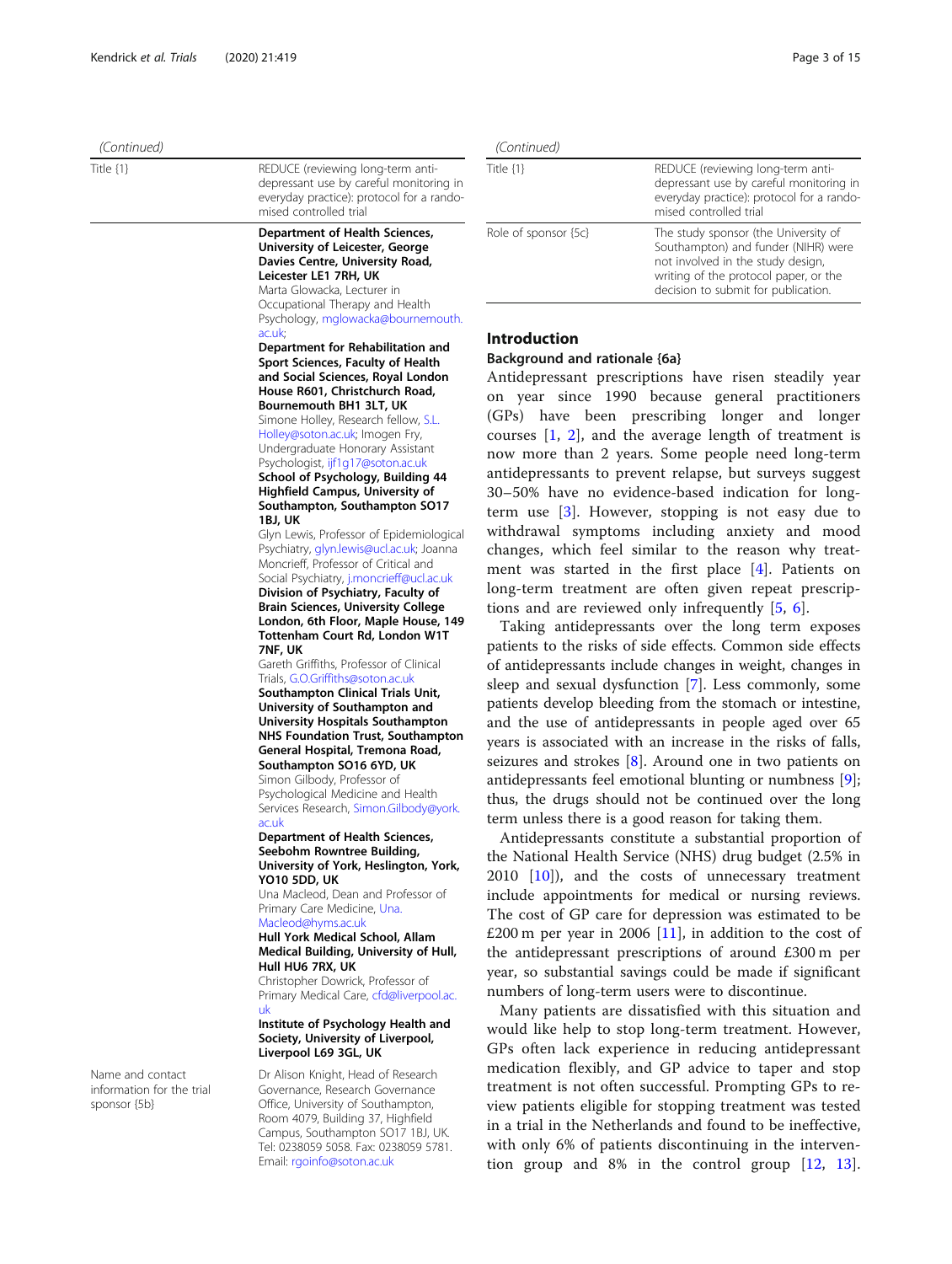Similarly, an uncontrolled trial of pharmacist-prompted GP review of long-term users in Scotland resulted in only 7% stopping  $[14]$  $[14]$ . Therefore, it appears that without a specific intervention addressing issues with patient and practitioner behaviours, many patients will continue antidepressants unnecessarily. Practitioners need guidance to provide support for tapering and stopping treatment, and patients need further support and advice on coping with withdrawal symptoms.

The aim of the REDUCE programme is to identify feasible, safe, effective and cost-effective ways of helping patients taking long-term antidepressants taper and stop treatment when appropriate.

#### Objectives {7}

- 1) To determine the effectiveness of the intervention through a randomised controlled trial
- 2) To estimate cost-effectiveness from a health and personal social service perspective, with a sensitivity analysis from a societal perspective.

#### Trial design {8}

REDUCE is a two-arm, 1:1 parallel group randomised controlled trial, with randomisation clustered by participating family practices to avoid contamination between intervention and control arms.

# Methods: participants, interventions and outcomes

This is protocol version 1.4, dated 28 November 2019.

#### Study setting {9}

The study setting is primary care (group general family practices) in England and north Wales recruited from the Universities of Southampton, Liverpool and Hull. A full list of study sites can be obtained by email from [reduce@soton.ac.uk.](mailto:reduce@soton.ac.uk)

#### Eligibility criteria {10}

Our aim is to include patients who are taking long-term antidepressant treatment that is not indicated according to the National Institute for Health and Care Excellence depression guideline [\[15\]](#page-13-0). We will therefore include all consenting patients on treatment for more than 1 year for a first episode, and patients treated for more than 2 years for a recurrent episode, who are no longer depressed or judged to be at significant risk of relapse.

The significant risk factors for relapse are: current significant depressive symptoms on the nine-item Patient Health Questionnaire (PHQ-9; see below) despite antidepressant treatment, current significant anxiety symptoms on the seven-item Generalised Anxiety Disorder (GAD-7) rating scale (see below), current suicidal ideas

(see below) and current psychiatric outpatient or inpatient treatment for depression.

In addition to the above criteria increasing the risk of relapse, the following are also exclusion criteria: bipolar disorder, comorbid psychosis, substance use, dementia as a primary diagnosis, spoken or written English language inadequate to take part in interviews or complete questionnaires, and another indication for taking antidepressants (e.g. neuropathic pain).

#### Who will take informed consent? {26a}

Patients on long-term antidepressants are identified through searches of computerised practice medical record databases, mailed a patient information sheet (PIS) about the study by the practice and asked to contact the study team if they wish to take part, or to decline, using a reply slip and a freepost envelope after they have had time to consider. If they do not respond the research team will have no knowledge of them, maintaining patient confidentiality, and this will not prejudice their future treatment. If patients do respond positively to either approach, a member of the research team will then contact them, screen them by telephone for any exclusion criteria, and arrange to see them face to face for a baseline visit if they are eligible. At baseline, the researcher will go over the PIS again and seek formal written consent.

All patients are told we are recruiting people who have been taking antidepressants for more than 1 year for a first episode, or more than 2 years for a recurrent episode, with a view to working out how to help them reduce their medication, if appropriate, with the advice of their practice GP or nurse. The PIS outlines the two different approaches in the intervention and control arms, but not in detail, and potential participants do not know at this point to which arm their general practice has been randomised. This is to avoid differential rates of consent to the two arms based on patients' opinions of the intervention or procedures involved in each.

Having consented to take part in writing on this initial basis, and having undergone baseline assessment, patients will then be given further information about the details of the procedures in the arm to which their practice has been randomised.

Patients who do not wish to consent to take part at that point for reasons that may be temporary (i.e. they do wish to try to reduce and stop taking their antidepressant, but not at that time due to current life stresses, recent life events, or the timing of upcoming events and so forth) have the option of consenting to be re-contacted after 3 months to be asked again if they wish to participate at that later point.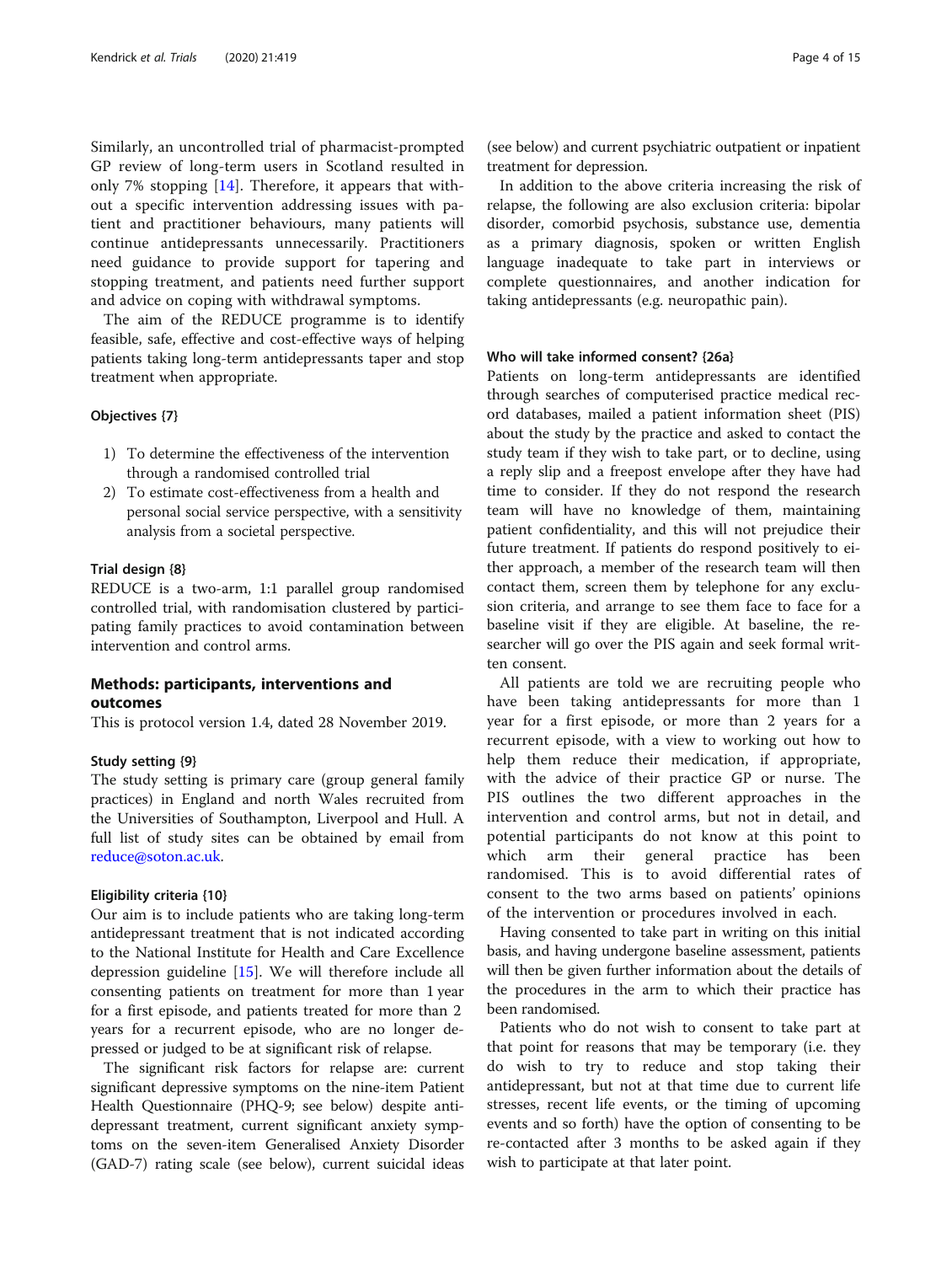# Additional consent provisions for collection and use of participant data and biological specimens {26b}

This trial does not involve collecting biological specimens for storage.

# Interventions

# Explanation for the choice of comparators {6b}

The intervention consists of GP or nurse practitioner (NP) and patient access to 'ADvisor' internet programmes designed to support antidepressant withdrawal, plus three patient telephone calls from a psychological wellbeing practitioner. Control patients receive usual care without internet or telephone support, but patients are prompted to seek a review of their long-term antidepressant treatment at the start of their involvement in the trial and may also decide to try to taper off their antidepressant use in discussion with their GP or NP.

#### Intervention description {11a}

The practitioner intervention (called 'ADvisor for Health Professionals' as it gives advice about antidepressants) includes internet modules on: why reduce; broaching the subject; when to start tapering; reduction schedules for individual antidepressants; dealing with withdrawal symptoms; dealing with relapse; a summary of the ADvisor intervention for patients; and printable pages on antidepressant reduction regimes and sections of ADvisor for patients that are recommended for the patients to consult. The intervention broadly targets increasing the self-efficacy of GPs and NPs to safely discontinue patients from antidepressants where appropriate. It was developed using evidence and theory in combination with in-depth qualitative interviews/focus groups with GPs/NPs. A paper describing the development of the health professional intervention is being prepared for submisison for publication in another journal, which is what we mean by 'elsewhere'.

The patient intervention (called ADvisor) has also been developed drawing on theory, evidence and indepth systematic qualitative research with patients, and has been more fully described elsewhere [[16](#page-13-0)]. As in the health professional intervention, our aim is to increase patients' self-efficacy for stopping antidepressants in a way that is safe and suited to their preferences. We focused on increasing patients' reflective motivation for stopping, and supporting their psychological and physical capability to do so through internet modules that include: reducing and stopping (introduction to website); how to reduce antidepressants; thinking about antidepressants (their effects and why lifelong treatment may not be necessary); dealing with withdrawal symptoms; I am worried about stopping; keeping well; thinking about what you value in life; and moving forward.

In the intervention arm practices, the GPs/NPs are given access and an introduction to the online ADvisor for Health Professionals and induction to the study, which is either practice-based or online. Through reading ADvisor for Health Professionals, they receive education on best practice in the supervision of antidepressant tapering and cessation, focussing on the differences between withdrawal symptoms and relapse, and the management of withdrawal symptoms.

As patients are recruited to the intervention arm they are asked to make an appointment with their GP/NP to discuss coming off their antidepressant and agreeing an initial dosage tapering schedule. The number and timing of subsequent GP/NP consultations during tapering and following drug cessation is left to the participating GPs/ NPs to agree with the patients on an individual basis.

In addition to the ADvisor internet modules and GP/ NP consultations, the following telephone support is provided to patients in the intervention arm by a trained psychological wellbeing practitioner:

- Call 1 (0–2 weeks), for 30 min: to check the patient's understanding of the ADvisor intervention and encourage confidence in going through the tapering and cessation process
- Call 2 (4–6 weeks), for 15 min: to ask the patient how tapering is going and whether they are following the schedule and, where necessary, to advise the patient to discuss any issues with tapering with their GP
- Call 3 (timing agreed with patient), for 15 min: to ask the patient about any residual withdrawal symptoms and go over techniques to help with relapse prevention.

A sample of 10–20 telephone calls per practitioner will be audiorecorded in the first 3 months, and again halfway through the trial, to check for fidelity against the telephone support guide.

In the control arm, participating practices are informed that the recruited patients are potentially eligible for tapering off antidepressants. Their electronic medical records are flagged and, as they are recruited, patients are asked to make an appointment as part of usual care to see their GPs/NPs for a review of the need for their antidepressant medication, but the practitioners are not given the ADvisor for Health Professionals information on best practice in tapering, unlike practitioners in the intervention arm.

Alerting the control arm practices to the potential eligibility of patients for tapering off antidepressants will result in some patients tapering and ceasing treatment. This will be permitted within the trial. Our power calculation for the secondary outcome of antidepressant discontinuation in the main trial assumes a 7% discontinuation rate in the control practices, which is the rate found in previous studies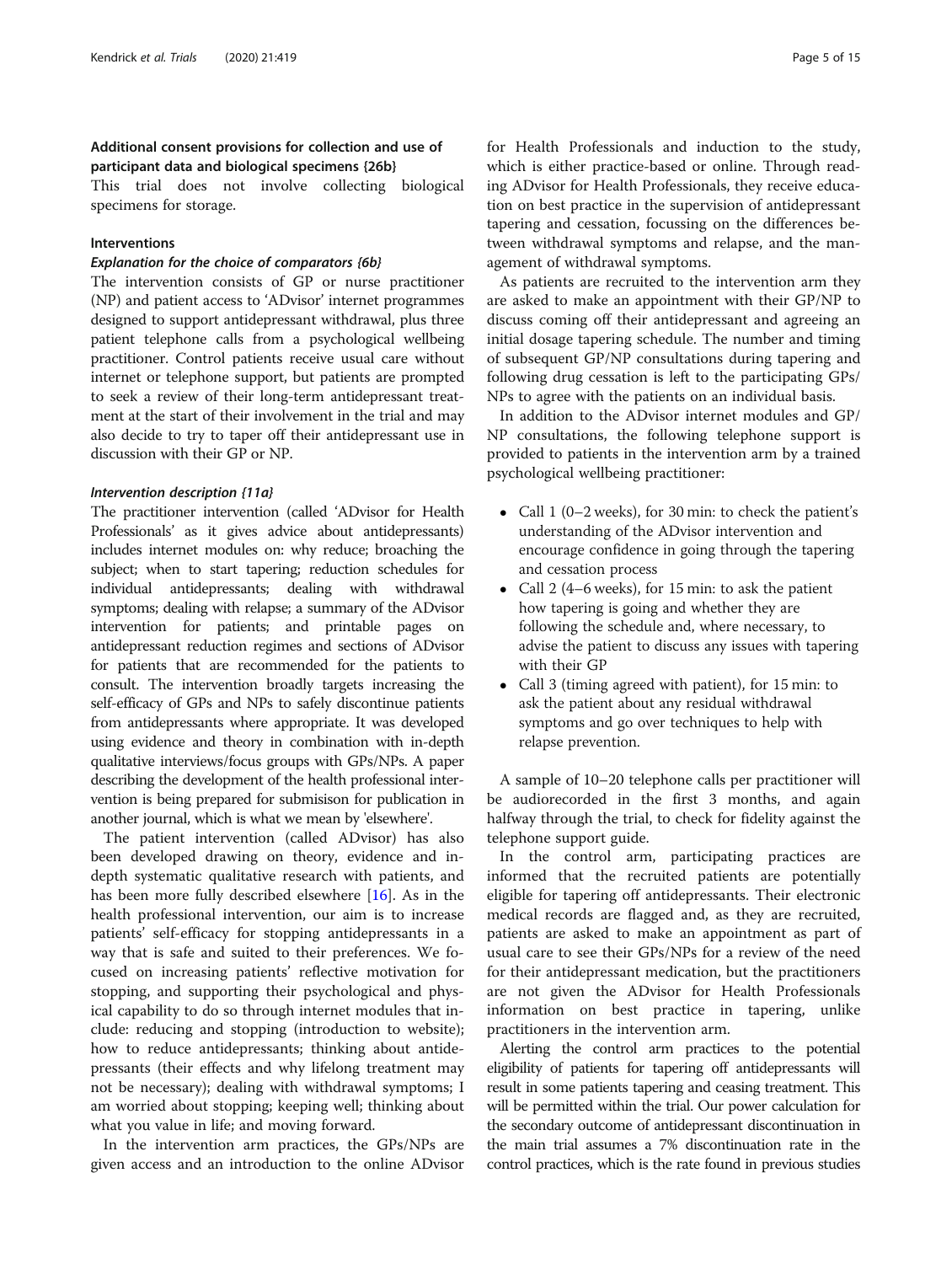<span id="page-5-0"></span>of simply prompting GPs to review patients potentially eligible for discontinuation [\[13](#page-13-0), [14](#page-13-0)].

# Criteria for discontinuing or modifying allocated interventions {11b}

There are no specific criteria for discontinuing or modifying allocated interventions at the time of writing. The Independent Data Monitoring Committee (IDMC) will monitor the progress of the trial, decide whether any interim analyses are necessary, decide whether there are circumstances under which the trial should be stopped, and make their recommendations to the Programme Steering Committee (PSC).

#### Strategies to improve adherence to interventions {11c}

The three psychological wellbeing practitioner telephone calls are aimed at encouraging patients in the intervention arm to use the internet support. Patients' use of the internet programme is automatically recorded to allow estimation of adherence to the intervention.

# Relevant concomitant care permitted or prohibited during the trial {11d}

Practitioners are free to refer patients to other sources of help in both arms (e.g. referral for psychological therapy).

# Provisions for post-trial care {30}

Participating patients remain under the usual care of the treating practitioner.

| Page 6 of 15 |  |  |  |
|--------------|--|--|--|
|--------------|--|--|--|

## Outcomes {12}

Outcome measures are collected at baseline and at 3, 6, 9 and 12 months (see Table 1 for exact timings). The primary outcome is the PHQ-9 score for depressive symptoms at 6 months. We will also consider this outcome using a repeated measures approach over the full 12 months of follow-up with a generalised linear mixed model allowing for responses clustered within participants over time and participants clustered within practices. Secondary outcomes are: anxiety; discontinuation of antidepressants (at 6 months, for at least 2 months); mental wellbeing; antidepressant withdrawal symptoms; antidepressant side effects; patient satisfaction; patient enablement; quality of life; and use of health services to calculate costs.

The PHQ-9 [\[17](#page-13-0)] is a self-complete questionnaire taking approximately 3 min to complete. It measures nine core symptoms of depression based on the Diagnostic and Statistical Manual fourth edition criteria and has high sensitivity and specificity in UK primary care [[18](#page-13-0)].

The GAD-7 is a brief instrument for measuring anxiety, which has also been validated in primary care [\[19](#page-13-0)]. Although originally developed to detect GAD, it also has good sensitivity and specificity for panic, social anxiety, and post-traumatic stress disorders [[20\]](#page-13-0).

Discontinuation of antidepressants is deemed to have occurred once the patient has stopped taking them for 2 months. Determining discontinuation after 6 months allows tapering and cessation to take up to 4 months. In

| <b>Table 1.</b> Data collection summary |  |
|-----------------------------------------|--|
|-----------------------------------------|--|

Measure **Baseline** (face to face) 3 months (postal or online) 6 months (face to face) 9 months (postal or online) 12 months (face to face) Sociodemographics and past history of depression questionnaire √ Depression (PHQ-9) √ √ √ √ √ √ √ Anxiety (GAD-7) √√ √√ √ Suicidal ideas √√ √√ √ Discontinuation of antidepressants (for at least 2 months, by 6 months) √ Quality of life (EQ-5D-5L, SF-12) √ √ √ √ √ √ √ Wellbeing (WEMWBS) √√√ Withdrawal symptoms (DESS) √√ √ Antidepressant side effects (ASEC, CSFQ-C) (if taken) √√√ Satisfaction (MISS-29) √ √ Enablement (PEI)  $\sqrt{\phantom{a}}$ Questionnaires on use of services, use of antidepressants and sickness absence √√√ Beliefs about antidepressants questionnaire √√ √ Collective efficacy questionnaire

ASEC antidepressant side-effects check-list, CSFQ-C Changes in Sexual Functioning Questionnaire, DESS Discontinuation Emergent Signs and Symptoms, EQ-5D-5L EuroQol five dimensions with five levels, GAD-7 seven-item Generalised Anxiety Disorder, MISS-29 29-item Medical Informant Satisfaction Scale, PEI Patient Enablement Instrument, PHQ-9 nine-item Patient Health Questionnaire, SF-12 12-item Short Form, WEMWBS Warwick–Edinburgh Mental Wellbeing Scale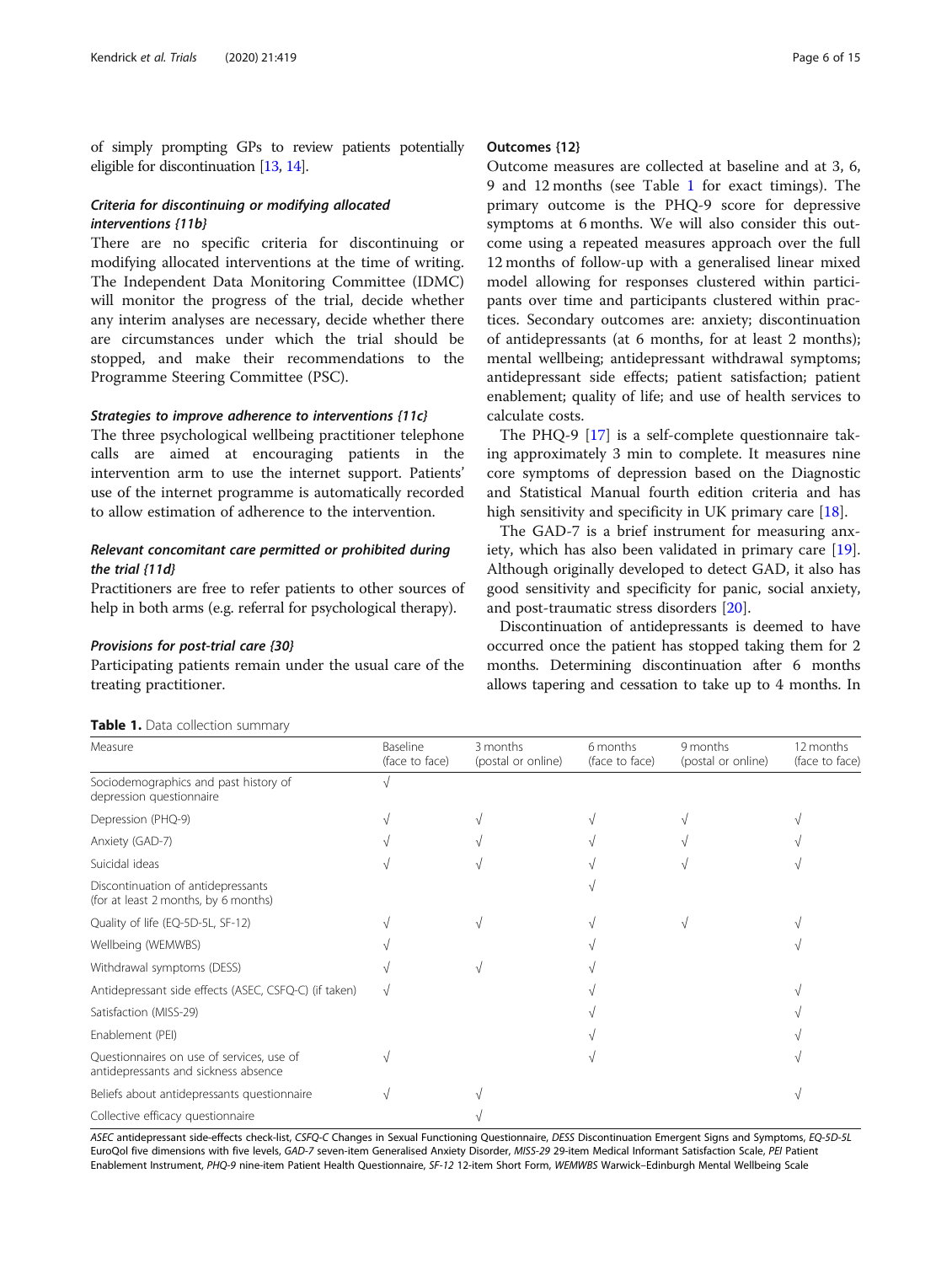our experience, after 2 months, withdrawal symptoms will have mostly gone, and mood problems will have reemerged if they are going to. We believe patients who decide to resume treatment are unlikely to wait even 1 month.

We are using the Warwick–Edinburgh Mental Wellbeing Scale (WEMWBS) [\[21](#page-13-0)] as an additional secondary outcome measure since this measures both subjective experiences of happiness and life satisfaction (the 'hedonic perspective'), and positive psychological functioning, good relationships with others and selfrealisation (the 'eudaimonic perspective'). The latter includes capacity for self-development, positive relations with others, autonomy, self-acceptance and competence. Coming off long-term antidepressants might improve these aspects of wellbeing since side effects can include emotional blunting ,which should be reduced, and a greater sense of autonomy and self-acceptance might result from not having to rely on medication. WEMWBS has been shown to be responsive to change with a range of mental health interventions in specialist and community populations [\[22\]](#page-13-0).

Antidepressant withdrawal symptoms are measured using the Discontinuation Emergent Signs and Symptoms scale, a brief self-report measure on which participants can indicate the presence of, and changes in, 43 possible antidepressant withdrawal symptoms [\[23\]](#page-13-0). Withdrawal symptoms are measured (for all patients, whether or not they withdraw from antidepressants) at 3 and 6 months, asking patients to rate their presence looking back over the period since recruitment.

Antidepressant side effects are measured at baseline and at 6 and 12 months (for all patients, whether or not they withdraw from antidepressants) using the antidepressant side-effects check-list developed by Aitchison as part of the GENDEP research project [\(http://gendep.iop.kcl.ac.](http://gendep.iop.kcl.ac.uk/results.php) [uk/results.php\)](http://gendep.iop.kcl.ac.uk/results.php). It asks participants to rate the presence of 21 possible side effects and also includes open questions for other symptoms not listed, and demonstrates good agreement between self-report and psychiatrists' ratings [[24](#page-13-0)]. At baseline and at 6 and 12 months we also use the Changes in Sexual Functioning Questionnaire, a 14-item self-rating instrument including five domains of sexual functioning, which has been shown to be reliable and valid in both clinical and research settings [\[25,](#page-13-0) [26](#page-13-0)].

Patient satisfaction is assessed using the 29-item Medical Interview Satisfaction Scale which was developed in the USA to assess patient satisfaction with individual doctor–patient consultations and has been shown to be valid and reliable in UK primary care [[27\]](#page-13-0). We have adapted it to rate patient satisfaction at the 6-month follow-up, asking patients to look back over their consultations with the GPs/NPs for advising on tapering and cessation of antidepressants.

We use the Patient Enablement Instrument that is designed to capture patients' ability to understand the nature of their problems and cope with their illness [\[28](#page-13-0)]. This was developed in primary care to be completed by the patient after a consultation. We have adapted it to rate patient enablement at the 6-month follow-up, looking back over the whole period of the intervention, as was done successfully in the ATEAM trial [[29](#page-13-0)] when the adapted measure proved sensitive to change.

We are measuring quality of life using the EuroQol five dimensions with five levels (EQ-5D-5L) measure [[30\]](#page-14-0). The EQ-5D-5L is the measure favoured by the National Institute for Health and Care Excellence in determining cost effectiveness when developing its clinical guidelines. The EQ-5D-5L includes five dimensions: mobility, self-care, usual activities, pain/discomfort, and anxiety/depression, each scored on five levels (no problems, slight problems, some problems, severe problems and extreme problems). It is an improvement on the original three-level EQ-5D-3L which was developed to reduce ceiling effects experienced with the EQ-5D-3L. We will apply the EQ-5D-5L scoring algorithm and value set for England to translate EQ-5D-5L data scores into utility scores [\[31\]](#page-14-0).

We also assess quality of life using the Medical Outcomes Study-derived measure of functional health status, the 12-item Short Form [\[32\]](#page-14-0), from which utility scores can be derived using the six-item Short Form [[33\]](#page-14-0). One reason for using both measures is that the sixitem Short Form may be more sensitive to changes in quality of life related to mild depression than the EQ-5D-5L [\[34\]](#page-14-0). We also do not know which measure will be more sensitive to changes in quality of life resulting from relief from antidepressant side effects on the one hand, or withdrawal symptoms on the other, resulting from antidepressant discontinuation. We therefore use the 12 item Short Form in addition to the EQ-5D-5L in the trial and explore the implication of quality of life gained or lost in our study population in a sensitivity analysis.

The health economics analysis is being undertaken from an NHS and personal social services perspective, with a sensitivity analysis from a societal perspective including time lost from work. Bespoke questionnaires are used to collect data on health and social service resource use, personal out of pocket spending, and time off work. In addition, a review of patients' computerised GP records is conducted by practice staff at the end of the patient's involvement in the study to extract any additional health service usage including medication, primary care consultations, outpatient appointments, accident and emergency department attendances, and hospital admissions. All items will be costed using appropriate data (e.g. British National Formulary, Personal Social Service Research Unit and NHS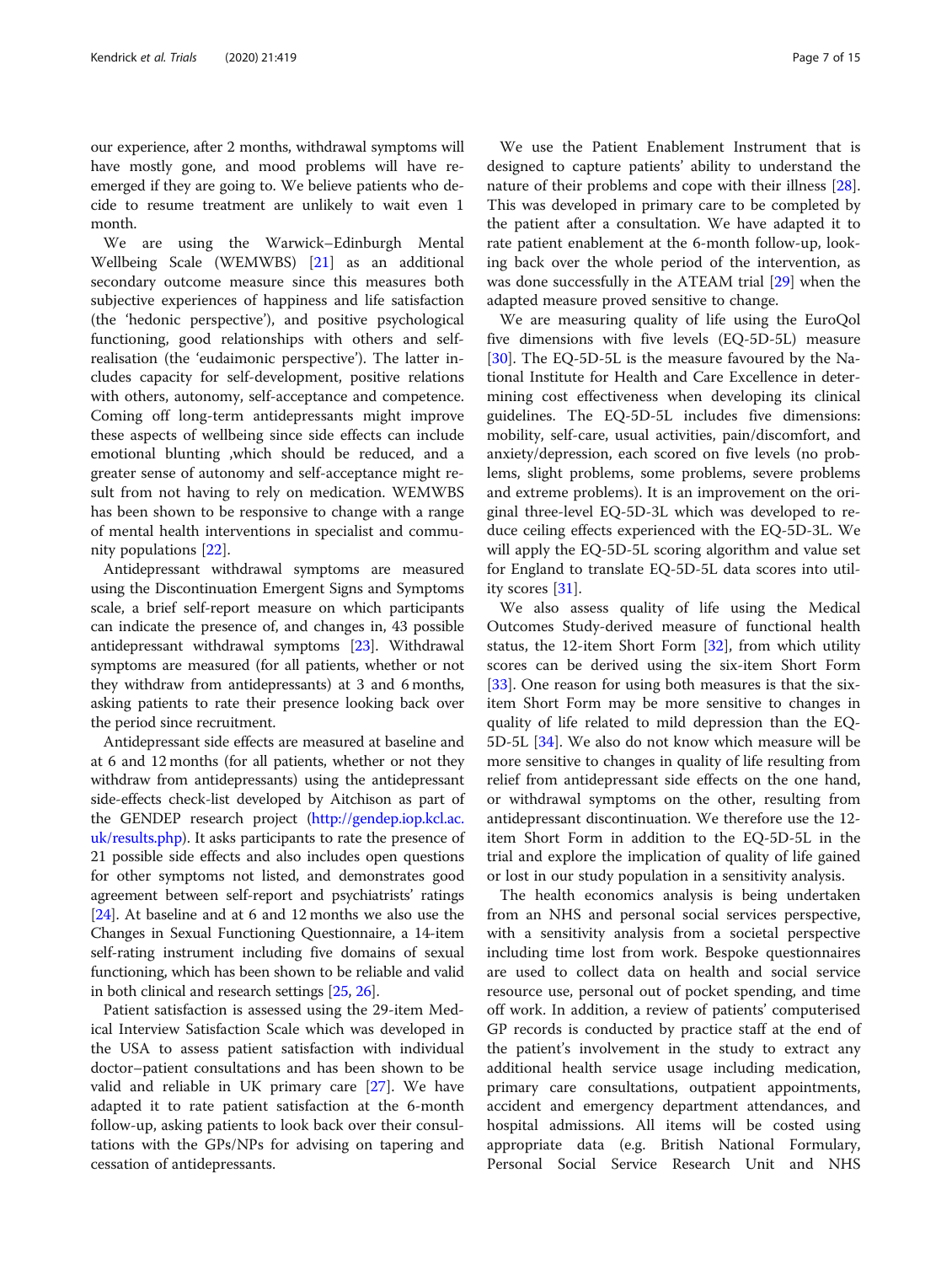reference costs), with informal care costed at minimum wage level. The resource-use questionnaire is administered face to face with patients at baseline and at 6 and 12 months, asking them to look back over the previous 6 months at each point. The case note review is done by general practice staff at the end of the 12 months of follow-up.

#### Mediator and moderator measures

In addition to the outcomes listed above, a bespoke questionnaire asking for patients' beliefs about antidepressants, and their cessation, developed by a Southampton PhD student (RD-H), is administered at the face-to-face assessments at baseline and at 3 and 12 months. This will enable a mediator analysis of possible effects of changes in patients' beliefs on changes in antidepressant use.

At the 3-month assessment point, we also administer the collective efficacy questionnaire [[35\]](#page-14-0) which is a measure of the strength of support for discontinuing antidepressants that a participant perceives among their important friends and family, and a possible moderator of the success of the intervention.

#### Participant timeline {13}

The participant timeline is shown in Fig. 1.

#### Sample size {14}

To have 90% power, with a one-sided alpha of 2.5%, to establish non-inferiority in terms of depressive symptoms within two points (estimated to be the minimal clinically important difference) on the PHQ-9 at 6 months (standard deviation 5.4), we need 155 patients followed up in each arm. Assuming a variable cluster size of between 1 and 7 per practice (mean 3) and an intra-cluster correlation coefficient of 0.012 (from the Health Technology Assessment THREAD trial of treating mild-to-moderate depression in primary care [\[36](#page-14-0)]), gives a 1.033 cluster design effect (based on a coefficient of variation of  $1.5/3 = 0.5$ , using the formula of Eldridge

[[37\]](#page-14-0)). Anticipating 20% do not comply with the intervention and/or are lost to follow-up, we need to randomise  $(155 \times 2 \times 1.036)$  / 0.8 = 402 patients (201 per arm) from 134 practices (67 per arm).

#### Recruitment {15}

Potential patient participants are approached in two ways: 1) through practice records database searches; and 2) opportunistically in GP or NP consultations.

All eligible patients identified by searches are actively approached in both intervention and control arms to avoid the risk of selection bias inherent in relying only on opportunistic recruitment by practitioners.

Practice computerised medical record databases are searched using 'Read' diagnostic and symptom codes for depressive diagnoses and symptoms, together with British National Formulary chapter codes for antidepressants taken over the previous 2 years. Standardised searches were developed for the two main practice computer systems SystmOne and EMIS, which can be given to participating practices. Participating GPs check the lists of potential participants against the inclusion and exclusion criteria to ensure all are suitable to be invited to take part.

Mail-out packs to patients include an invitation letter from the GP, the participant information leaflet (PIL) and a reply slip for the patients to complete indicating whether they are interested in taking part. We use the Docmail digital mail-out facility where possible. Interested patients are asked to contact the REDUCE team directly using the reply slips (in freepost envelopes) or by email. If patients do not contact the research team then the team has no knowledge of their names or addresses, thus maintaining patient confidentiality.

Eligible patients may also be invited to consider taking part within a GP or NP consultation for depression. Patients are provided by the practitioner with a pack including the GP invitation letter, PIL and reply slip to be returned directly to the research team using a freepost envelope if the patient is interested in discussing possible involvement in the trial. Again, there

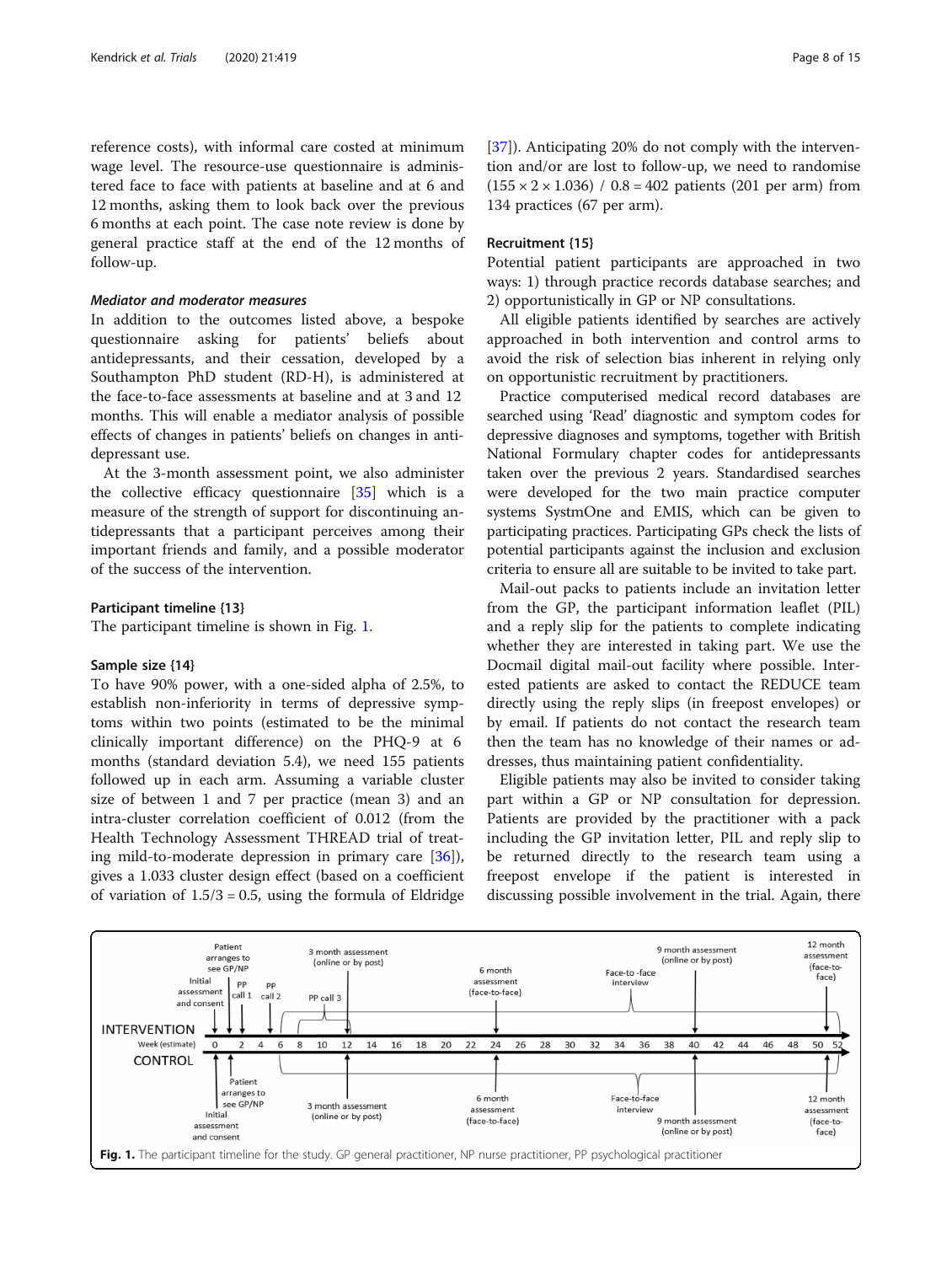is no contact between the research team and potential patients unless the patients initiate it.

Those patients who return reply slips to the research team indicating a willingness to discuss possible participation are contacted by a member of the research team by telephone and screened for the exclusion criteria. This involves asking a standard set of yes/no questions and administration of the PHQ-9 for depressive symptoms and the GAD-7 for anxiety symptoms (see below). Patients are reminded of the information provided to them in the PIL sent with the GP invitation letter, and if they have no exclusion criteria they are asked for a convenient time to meet with a member of the research team.

We ask the participating general practice if they would like to send a reminder invitation to participate letter to participants who do not respond to the first invitation to participate. We think that some participants may not be ready to taper their antidepressants when they receive the first invitation for reasons that may be transient, for example too close to Christmas. As people's situations and personal circumstances fluctuate, a follow-up letter may be received at a time that the participant considers more appropriate for tapering.

# Assignment of interventions: allocation Sequence generation {16a}

Randomisation of practices will be by computerised sequence generation, and minimisation with a random element using three factors to avoid imbalance between the two arms: practice size (large/small), location (urban/ rural) and social deprivation (dichotomised around the median Index of Multiple Deprivation score). The allocation ratio is 1:1 but there is a random element to the minimisation algorithm and so we might not expect perfect balance to the randomisation.

# Concealment mechanism {16b}

The allocation sequence is generated by the Southampton Clinical Trials Unit separate to the research teams recruiting the practices.

#### Implementation {16c}

Notification of allocation is online by the Clinical Trials Unit. The research teams enrol the participant practices, and the Clinical Trials Unit assigns participant practices to intervention or control arms.

# Assignment of interventions: blinding Who will be blinded {17a}

Blinding of both patients and practitioners in the intervention arm during patient recruitment and face-toface assessment is impossible given the cluster randomisation of practices and the nature of the intervention. Self-report outcome measures are therefore being used to prevent observer rating bias by research team members aware of the patient's assigned trial arm. The statisticians and health economists analysing the data are kept blind to allocation.

Telephone follow-up where necessary will be carried out by a research assistant in a different university to the recruiting university, blind to practice allocation, who will advise the patients on first contact not to reveal which arm of the trial they are in. Any inadvertent unblinding will be recorded and reported. The trial research assistants will also obtain information from medical records, but at the end of the study in order not to unblind them to practice allocation during patient follow-up.

## Procedure for unblinding if needed {17b}

The statisticians and health economists analysing the data will be unblinded to allocation only after all the data have been collected, entered into the database, and cleaned.

#### Data collection and management

#### Plans for assessment and collection of outcomes {18a}

Patients are initially screened by telephone and excluded if they have any of the exclusion criteria. These include significant depressive symptoms despite antidepressant treatment defined as a score of 12 or more on the PHQ-9 completed over the telephone. Patients are also excluded if they have significant anxiety at baseline, i.e. a score of 10 or more on the GAD-7, also completed over the telephone. If patients score above 0 (i.e. 1, 2 or 3) on the ninth question of the PHQ-9 about suicide/self-harm they are also excluded from participating, and this information is relayed to their GP immediately for them to discuss this, preferably with their permission. The information may be relayed without their permission if necessary, after discussion between the researcher, the principal investigator and the patient.

The other exclusion criteria addressed through telephone screening of patients include: current psychiatric outpatient or inpatient treatment for depression (yes/no); comorbid psychosis, substance use or dementia as a primary diagnosis (yes/no); spoken or written English language inadequate to take part in interviews or complete questionnaires (yes/no); and another indication for taking antidepressants, e.g. neuropathic pain (yes/no).

Data collection at baseline assessment is face to face but data are entered online using i-survey (University of Southampton secure online survey system) where possible. Data collection at 3 and 9 months are through either online i-survey or postal follow-up, with one reminder after 2 weeks, and subsequent face-to-face or telephone follow-up to obtain the outcomes for patients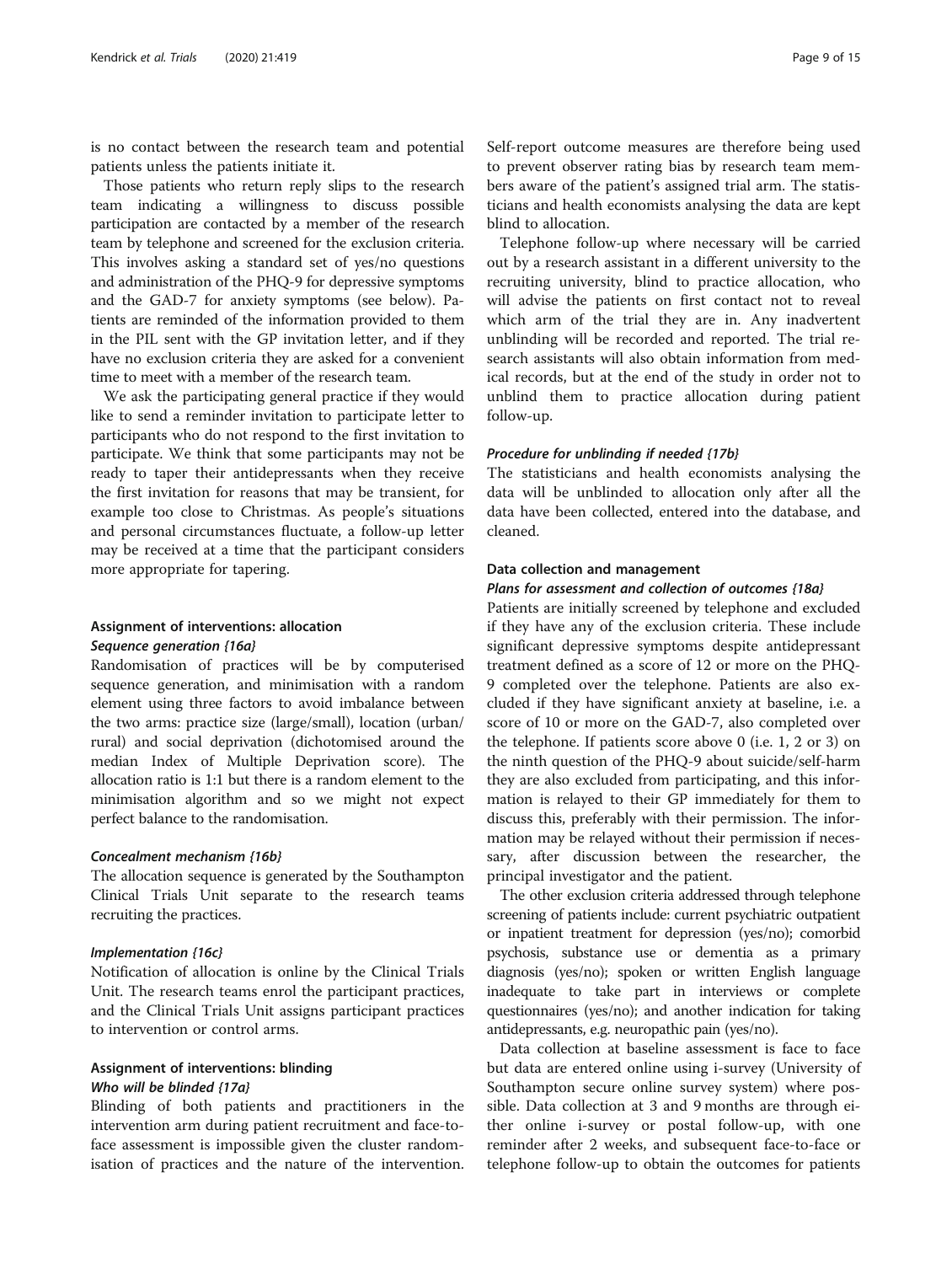who do not complete the i-survey or return their questionnaires by post. Postal questionnaires are accompanied by an explanatory letter requesting return of completed questionnaires within 2 weeks if possible. Data collection at 6 and 12 months is face to face. Participants are given a £10 gift voucher for their time at the first (face-to-face) assessment and again at the final 12 month (face-to-face) follow-up. Relevant information on consultations at the practice and use of services outside the practice is also extracted from patients' medical records by practice staff at the end of the study, assuming the patients have given consent for this.

#### Data collection summary

The data collection summary is shown in Table [1.](#page-5-0)

# Plans to promote participant retention and complete follow-up {18b}

We ask participants when we screen them if they are happy to receive texts. If participants are happy to disclose their mobile number, we keep in regular contact with them using the University of Southampton text messaging service. Text messages are sent to remind participants about appointments and completing online questionnaires.

If patients are uncontactable when trying to arrange their face-to-face follow-ups at 6 and 12 months, postal questionnaires are sent together with a shopping voucher, and a compliment slip offering a telephone call to complete the main outcome questionnaires (PHQ-9 and EQ-5D-5L) if that is preferable to the patient. Patients' practices are also contacted with a request to practice staff to help the research team contact patients who are uncontactable. If the patient has not been contactable within 6 weeks of a follow-up point, they are deemed to have been lost to follow-up at that point, but the same rigorous approaches are made again at the next followup point.

#### Data management {19}

Participant data are entered on laptop computers on site and then transferred to electronic databases and stored at the University of Southampton. Data stored are checked for missing or unusual values (range checks) and checked for consistency within participants over time. Any suspect data are returned to the researcher or practice in the form of data queries.

#### Confidentiality {27}

Participant data are pseudo-anonymised by assigning each participant an identifier code used to identify the participant during the study and for any participantspecific clarification between the University of Southampton as sponsor and participating general practices.

The informed consent form specifies the participant data to be collected and how it is managed or might be shared, including handling of all patient identifiable data and sensitive patient identifiable data adhering to relevant data protection law. Only trained personnel assigned specific roles are granted access to the electronic patient data.

Data will be retained at the University of Southampton in accordance with the General Data Protection Regulation (2018) act. The participants' medical records and other relevant data may also be reviewed by appropriate qualified personnel independent from the trial team who are appointed to audit the study, including representatives of the competent authority. Details will remain confidential and participants' names will not be recorded outside the university.

# Plans for collection, laboratory evaluation and storage of biological specimens for genetic or molecular analysis in this trial or for future use {33}

This trial does not involve collecting biological specimens for storage.

#### Statistical methods

# Statistical methods for primary and secondary outcomes {20a}

A full and detailed statistical analysis plan will be developed prior to the final analysis of the trial. The main features of the statistical analysis plan are as follows.

Intention-to-treat (ITT) analyses at the patient level will be performed using mixed logistic/linear regression models, controlling for baseline values, stratification variables and potential confounders as appropriate. Practices will be modelled as a random effect to allow for the clustering of patients within practices. Patterns of missing data will be explored, sensitivity analysis will be used to explore the impact of missingness, and imputation of missing data will be used. In a noninferiority trial where some patients do not comply with treatment as randomised, the difference between the arms can appear reduced and the groups look more similar, leading to the incorrect conclusion of noninferiority. A per-protocol analysis would analyse individuals based on their compliance with treatment as randomised, excluding non-compliant participants, giving a more conservative estimate of effect for non-inferiority [[38\]](#page-14-0). However, the exclusion of some participants after randomisation can potentially lead to bias. Therefore, we will present both intention-to-treat and per-protocol analyses.

We will also undertake a complier-average causal effect analysis, which is another approach for dealing with non-compliance that compares compliant participants in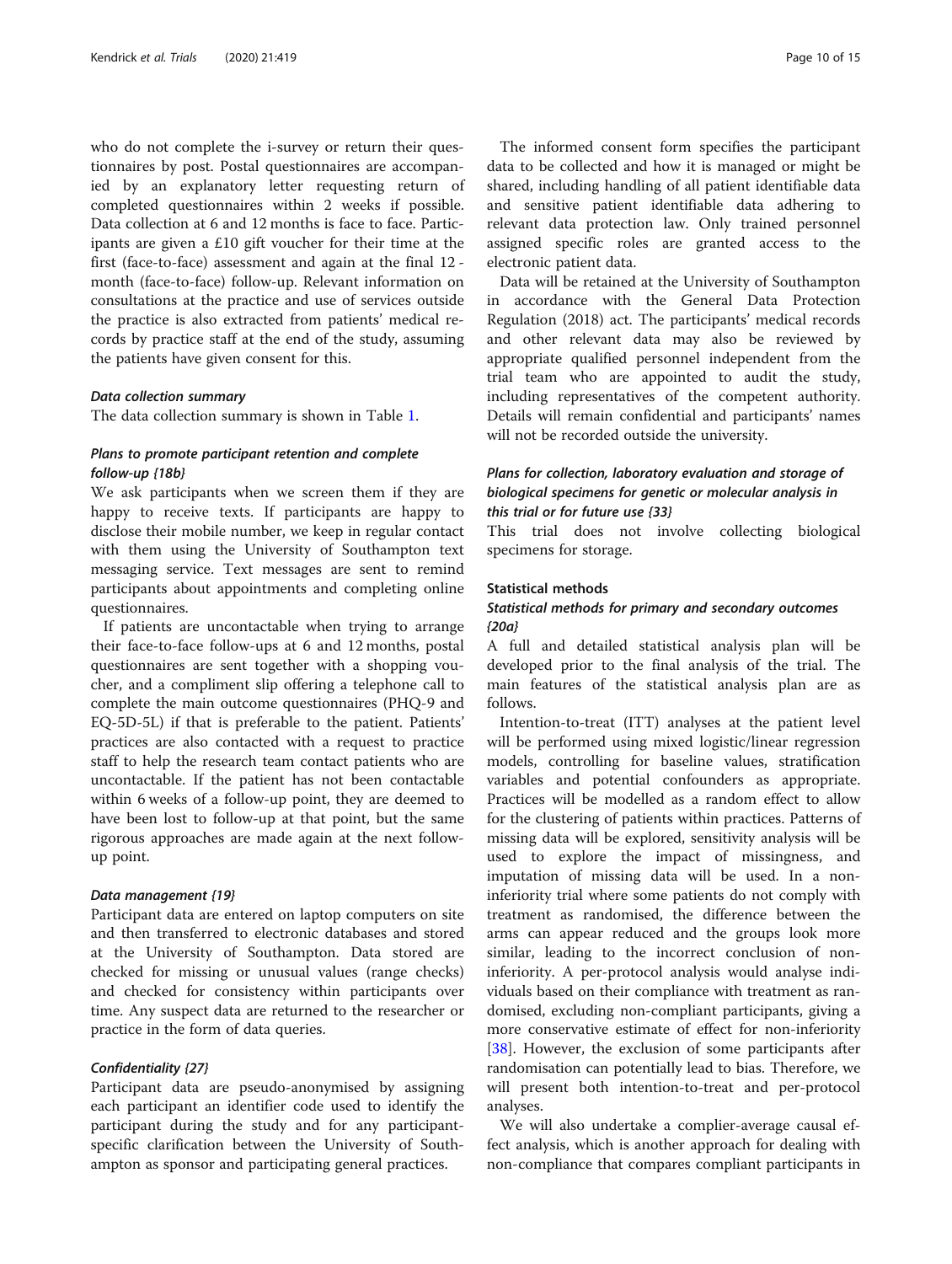the intervention group with those in the control group whose characteristics are similar enough to the intervention group compliers to suggest they too would have complied with the intervention given the opportunity to do so [[39](#page-14-0)]. Compliance for these analyses in the intervention arm will be defined as completing the first session of the LifeGuide programme within 6 months of recruitment (anticipating >90%). The first session will have information about antidepressant treatment, the rationale for attempting withdrawal, and how withdrawal should be attempted under supervision. We would expect patients to benefit from that session even if they do not log on again. Compliance in the control arm will be defined as having consulted the GP/NP to have their antidepressant treatment reviewed within the 6-month follow-up period.

For the primary outcome, we will report the analyses based on all three approaches and interpret the findings cautiously in light of any differences between approaches that may emerge. This analysis will form the core of the publication of the trial results.

For secondary outcomes, the analyses will use a similar modelling approach to that set out for the primary outcome, with mixed logistic/linear regression models as appropriate, with a random effect for practice, controlling for baseline values, stratification variables and potential confounders as appropriate. Discontinuation of antidepressants will be evaluated at the 6-month time point. All other secondary measures will be analysed using a repeated measures approach with measures clustered within patients over time in addition to the clustering of patients within practice. The models will control for stratification variables and potential confounders as appropriate and, where a baseline measure for the outcome is available, will control for the baseline value as well.

#### Health economics analysis

For the full trial, our proposed economic evaluation will be taken from an NHS and personal social services perspective with a sensitivity analysis from a societal perspective. The outcome will be expressed as incremental cost per point improvement in the PHQ-9 clinical outcome, incremental cost per discontinuation of antidepressants, and incremental cost per qualityadjusted life year (QALY) gained (cost utility analysis). Case note review at 12 months will augment the 6 monthly patient reports of health and social service resource use. All items will be costed using appropriate data (e.g. Personal Social Service Research Unit, NHS reference costs), with informal care costed at minimum wage level. The primary analysis will be at 12 months. Personal costs will include patient and carer time off work, personal expenses, use of the internet, and travel. Itemised resource usage will be weighted by associated

unit costs and aggregated over 12 months. QALYs will be estimated by the area under the curve approach.

A generalised linear mix model will be used to estimate the differences in costs and QALYs (using both EQ-5D-5L and six-item Short Form utilities), adjusting for baseline characteristics including socio-economic deprivation and internet use. Where appropriate, we will estimate incremental cost-effectiveness ratios. We will estimate mean values and 95% percentiles using nonparametric bootstrapping, and use these to estimate cost-effectiveness acceptability curves. Major assumptions in the costing and quality of life analysis will be tested through sensitivity analyses. A decision analytic model will be developed to extrapolate the cost effectiveness beyond the trial period covering the potential risk of recurrence if the intervention proves to be effective in terms of improvements in QALYs up to 12 months. The health economics analysis will be published.

#### Interim analyses {21b}

No a priori interim analyses are planned. Full details of the analyses to be undertaken will be set out in a statistical analysis plan, to be approved by the independent PSC. The IDMC will review outcome and safety data regularly during the trial, advising the PSC on continuation of the trial.

Methods for additional analyses (e.g. subgroup analyses) {20b} No a priori subgroup analyses are planned. Any posthoc analyses will be exploratory only.

A qualitative process evaluation will also be carried out. Process evaluation is an important tool for understanding both the dynamics and the outcomes of clinical trials, and the normalisation process theory (NPT) [\[40](#page-14-0)] is a conceptual toolkit developed for this purpose. NPT focuses on understanding the mechanisms that promote, and the factors that inhibit, sense-making, participation, action and monitoring by participants in implementation processes.

The objectives of the process evaluation in the trial are to identify, characterise, and explain the perspectives of patient and practitioner participants on the conduct of the trial, and to construct a taxonomy of factors affecting both the conduct of the trial and the potential for normalisation of the use of the interventions in everyday practice, outside of the trial situation. The analysis will enable the construction of an implementation framework of barriers and facilitators (patient and health system factors) that need to be taken into account in the use of the interventions in primary care practice.

The qualitative interviews will be transcribed and emerging themes identified through inductive analysis using the constant comparative method. We will draw on insights from the wide range of studies that have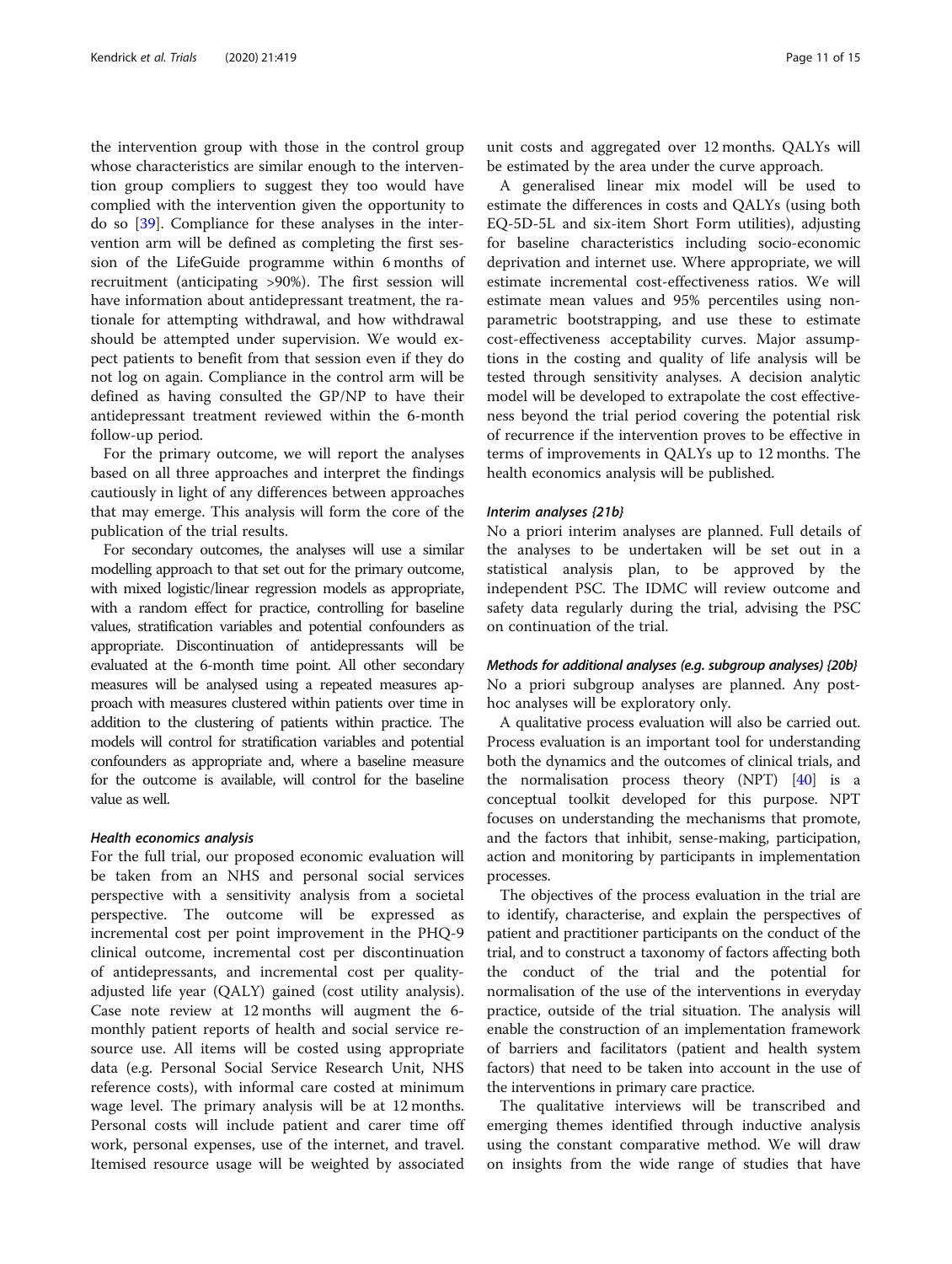employed NPT, giving a basic structure to the topic guide to be written in advance of the interviews. However, we will also work prospectively and inductively to ensure that we identify, characterise and understand 1) disconfirming evidence and deviant cases, and 2) processes that are not accounted for within NPT.

# Methods in analysis to handle protocol non-adherence and any statistical methods to handle missing data {20c}

We will examine the structure and pattern of missing data and, if appropriate, will present a sensitivity analysis based on data imputed using a multiple imputation model. As described above, data will be analysed on an intention-to-treat basis, on a per-protocol basis, and using a complier-average causal effect analysis.

# Plans to give access to the full protocol, participant-level data and statistical code {31c}

The anonymised quantitative datasets (but not the qualitative interview data) generated during the current study may be available upon request from TK [\(ark1](mailto:ark1@soton.ac.uk) [@soton.ac.uk\)](mailto:ark1@soton.ac.uk) from 31 August 2023, depending on the types of analyses planned and submission of a peerreviewed, funded, and ethically approved proposal. The trial dissemination group, whose purpose is to oversee the planned outputs from the trial and agree on whether data are shared, comprises the Chief Investigator (TK) in Southampton and one co-applicant from each of the other two centres: Liverpool (CD) and Hull (UM).

#### Oversight and monitoring

# Composition of the coordinating centre and trial steering committee {5d}

TK, CD and UM lead regular local study team meetings at Southampton, Liverpool and Hull, respectively, and overall REDUCE Management Team Meetings take place every month through teleconferencing to review progress and give advice on the conduct and management of the study. The Management Team Meeting includes representatives with expertise in general practice, psychiatry, psychology, sociology, statistics and health economics, and is supported by three PPI contributors and Clinical Trials Unit staff involved in the day-to-day running of the trial.

An independent PSC has been set up to oversee trial conduct, consisting of an academic GP (chair), academic psychologist, statistician and two patient representatives.

# Composition of the data monitoring committee, its role and reporting structure {21a}

The IDMC consists of an academic psychiatrist (chair), academic GP and a statistician. The IDMC will review outcome and safety data regularly during the trial, advising the PSC on continuation of the trial.

# Adverse event reporting and harms {22}

Any adverse events reported by patients or practitioners will be brought to the attention of the Trial Coordinator and Chief Investigator (CI) or, in the absence of the CI, one of the Principal Investigators (PIs). The CI or PI will decide whether or not to inform sponsor or the Research Ethics Committee (REC), PSC or IDMC. The report will include the event, when the information was reported, assessment of seriousness and likely relationship to participation in the trial.

All serious adverse events will be reported to the CI and the Trial Coordinator within 24 h of the local site becoming aware of the event. We will record the nature of the event, date of onset, severity, corrective therapies given, outcome, causality (i.e. unrelated, unlikely, possible, probably, definitely) and expectedness. The CI will assign the causality and expectedness of the event and the term should be in accordance with the latest version of MedDRA and grades given in accordance with the NCI CTCAE v4.03. Additional information will be provided as soon as possible if the event has not resolved at the time of reporting.

The CI or Programme Manager will notify the REC of related and unexpected serious adverse events occurring during the study according to the following timelines: fatal and life-threatening within 7 days of notification and non-life threatening within 15 days. Adverse events will also be reported to the IDMC who will advise the PSC about continuation and whether interim analyses are needed. The PSC will work with the IDMC and be kept informed by the CI, PI, or Trial Coordinator. If an extension was requested it would be the responsibility of the PSC to look in detail as to why this was needed and give an opinion which would inform the funder (NIHR) and the sponsor (University of Southampton).

#### Frequency and plans for auditing trial conduct {23}

The trial teams at Southampton, Liverpool and Hull undertake a number of internal audits of their own systems and processes regularly. In addition, participants' trial records, medical records and other relevant data may be reviewed by appropriate qualified personnel independent from the trial teams appointed to audit the study, including representatives of the sponsor and of the Health Research Authority. Details will remain confidential and participants' names will not be recorded outside the universities.

# Plans for communicating important protocol amendments to relevant parties (e.g. trial participants, ethical committees) {25}

Proposed important protocol modifications (e.g. changes to eligibility criteria, outcomes and analyses) will be discussed with the co-investigators before seeking approval from the Health Research Authority and REC,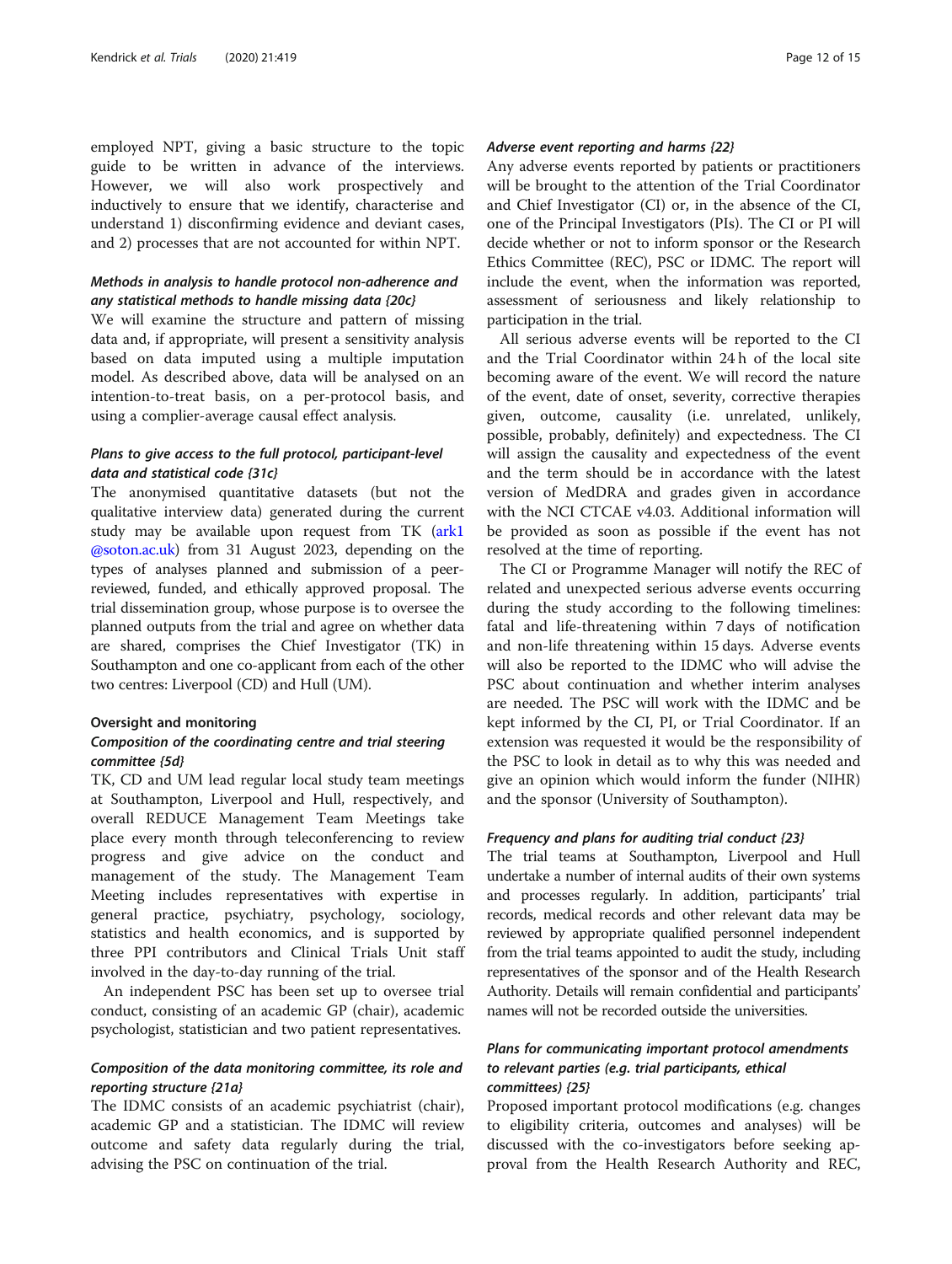and subsequently communicated to the trial registry and journals in any publications arising.

#### Dissemination plans {31a}

The results of the REDUCE trial will be disseminated to participating practices in summary form, as well as academic audiences via publication in peer-reviewed journals and general practice trade publications. We will also publicise our findings through existing primary care networks and patient groups. Summary trial results will be available on the websites of the participating universities. The trial dissemination group, whose purpose is to oversee the planned outputs from the trial and agree on whether data are shared, comprises the CI TK in Southampton and one co-applicant from each of the other two centres: Liverpool (CD) and Hull (UM).

# **Discussion**

Helping patients reduce and stop antidepressants is often challenging for practitioners and time consuming for very busy primary care practices. If providing internet and telephone support enables more patients to stop treatment without increasing depression we will spread the intervention throughout the NHS, publishing practical guidance for professionals and advice for patients to follow, publicised through patient support groups.

#### Trial status

This paper is based on version 1.4 of the protocol, dated 28 November 2019, when the REDUCE trial is still recruiting. The protocol was initially approved by the North of Scotland Research Ethics Committee (REC 1) on 2 September 2019 (reference no. 19/NS/0144). A substantial amendment was approved by the REC and Health Research Authority on 16 December 2019. Recruitment of practices began on 1 December 2019, and the approximate date when recruitment of patients will be completed is 30 June 2021. The end of the study is defined as the date of the last follow-up visit of the last patient (expected to occur 12 months after the last patient is recruited).

#### Abbreviations

CI: Chief Investigator; EQ-5D-5L: EuroQol five dimensions with five levels; GAD-7: Seven-item Generalised Anxiety Disorder; GP: General practitioner; IDMC: Independent Data Monitoring Committee; NHS: National Health Service; NP: Nurse practitioner; NPT: Normalisation process theory; QALY: Quality-adjusted life year; PHQ-9: Nine-item Patient Health Questionnaire; PI: Principal Investigator; PIL: Patient information leaflet; PIS: Patient information sheet; PPI: Patient and public involvement; PSC: Programme Steering Committee; REC: Research Ethics Committee; REDUCE: Reviewing long-term antidepressant use by careful monitoring in everyday practice; WEMWBS: Warwick–Edinburgh Mental Wellbeing Scale

Acknowledgements

Not applicable.

#### Authors' contributions {31b}

All the authors contributed to the original proposal and securing funding for the trial. TK as CI had overall responsibility for the writing of the detailed protocol and management of the study and Southampton site. Coinvestigators CD and UM have responsibility for the Liverpool- and Hullbased teams, respectively. BS led on the development of the statistical analysis plan, and GY on the health economics analysis plan. There is no intention to employ professional writers. The author(s) read and approved the final manuscript.

#### Competing interests {28}

The authors declare that they have no competing interests.

#### Author details

Tony Kendrick, Professor of Primary Care, [ark1@soton.ac.uk;](mailto:ark1@soton.ac.uk) Adam W A Geraghty, Senior Research Fellow, [A.W.Geraghty@soton.ac.uk](mailto:A.W.Geraghty@soton.ac.uk); Hannah Bowers, Research Fellow, [H.M.Bowers@soton.ac.uk;](mailto:H.M.Bowers@soton.ac.uk) Beth Stuart, Associate Professor, [bls1@soton.ac.uk;](mailto:bls1@soton.ac.uk) Geraldine Leydon, Professor of Medical Sociology, [G.M.Leydon@soton.ac.uk](mailto:G.M.Leydon@soton.ac.uk); Wendy O'Brien, Programme Manager, [W.](mailto:W.Obrien@soton.ac.uk) [Obrien@soton.ac.uk;](mailto:W.Obrien@soton.ac.uk) Samantha Williams, Senior Research Assistant, [S.J.](mailto:S.J.Williams@soton.ac.uk) [Williams@soton.ac.uk;](mailto:S.J.Williams@soton.ac.uk) Shihua Zhu, Senior Research Fellow in Health Economics, [S.Zhu@soton.ac.uk;](mailto:S.Zhu@soton.ac.uk) Rachel Dewar-Haggart, Senior Research Assistant, [R.V.Dewar-Haggart@soton.ac.uk;](mailto:R.V.Dewar-Haggart@soton.ac.uk) Brian Palmer, Patient and Public Involvement (PPI) representative, [bryan@palmeradaptation.co.uk](mailto:bryan@palmeradaptation.co.uk); Margaret Bell, PPI representative, [embellmrs@btinternet.com;](mailto:embellmrs@btinternet.com) Sue Collinson, PPI representative, [sue.collinson@homerton.nhs.uk;](mailto:sue.collinson@homerton.nhs.uk) Michael Moore, Professor of Primary Health Care Research, [M.V.Moore@soton.ac.uk](mailto:M.V.Moore@soton.ac.uk); Paul Little, Professor of Primary Care Research, [p.little@soton.ac.uk](mailto:p.little@soton.ac.uk)

Primary Care, Population Sciences, and Medical Education, University of Southampton, Aldermoor Health Centre, Southampton SO16 5ST, UK Carl May, Professor of Medical Sociology, [carl.may@lshtm.ac.uk](mailto:carl.may@lshtm.ac.uk)

Department of Health Services Research and Policy, Faculty of Public Health and Policy, London School of Hygiene and Tropical Medicine, 15– 17 Tavistock Place, London WC1H 9SH, UK

Guiqing Lily Yao, Professor of Health Economics, [gy38@leicester.ac.uk](mailto:gy38@leicester.ac.uk) Department of Health Sciences, University of Leicester, George Davies Centre, University Road, Leicester LE1 7RH, UK

Marta Glowacka, Lecturer in Occupational Therapy and Health Psychology, [mglowacka@bournemouth.ac.uk](mailto:mglowacka@bournemouth.ac.uk);

Department for Rehabilitation and Sport Sciences, Faculty of Health and Social Sciences, University of Bournemouth, Royal London House R601, Christchurch Road, Bournemouth BH1 3LT, UK

Simone Holley, Research fellow, [S.L.Holley@soton.ac.uk;](mailto:S.L.Holley@soton.ac.uk) Imogen Fry, Undergraduate Honorary Assistant Psychologist, [ijf1g17@soton.ac.uk](mailto:ijf1g17@soton.ac.uk) School of Psychology, Building 44 Highfield Campus, University of Southampton, Southampton SO17 1BJ, UK

Glyn Lewis, Professor of Epidemiological Psychiatry, [glyn.lewis@ucl.ac.uk;](mailto:glyn.lewis@ucl.ac.uk) Joanna Moncrieff, Professor of Critical and Social Psychiatry, [j.moncrieff@ucl.](mailto:j.moncrieff@ucl.ac.uk) [ac.uk](mailto:j.moncrieff@ucl.ac.uk)

Division of Psychiatry, Faculty of Brain Sciences, University College London, 6th Floor, Maple House, 149 Tottenham Court Rd, London, W1T 7NF, UK

Gareth Griffiths, Professor of Clinical Trials, [G.O.Griffiths@soton.ac.uk](mailto:G.O.Griffiths@soton.ac.uk) Southampton Clinical Trials Unit, University of Southampton and University Hospitals Southampton NHS Foundation Trust, Southampton General Hospital, Tremona Road, Southampton, SO16 6YD, UK Simon Gilbody, Professor of Psychological Medicine and Health Services Research, [Simon.Gilbody@york.ac.uk](mailto:Simon.Gilbody@york.ac.uk)

Department of Health Sciences, Seebohm Rowntree Building, University of York, Heslington, York, YO10 5DD, UK

Una Macleod, Dean and Professor of Primary Care Medicine, [Una.](mailto:Una.Macleod@hyms.ac.uk) [Macleod@hyms.ac.uk](mailto:Una.Macleod@hyms.ac.uk)

Hull York Medical School, Allam Medical Building, University of Hull, Hull HU6 7RX, UK

Christopher Dowrick, Professor of Primary Medical Care, [cfd@liverpool.ac.uk](mailto:cfd@liverpool.ac.uk) Institute of Psychology Health and Society, University of Liverpool, Liverpool L69 3GL, UK

Correspondence to: Tony Kendrick, Professor of Primary Care, Primary Care, Population Sciences, and Medical Education, University of Southampton, Aldermoor Health Centre, Southampton SO16 5ST. Email: [A.R.](mailto:A.R.Kendrick@soton.ac.uk) [Kendrick@soton.ac.uk](mailto:A.R.Kendrick@soton.ac.uk)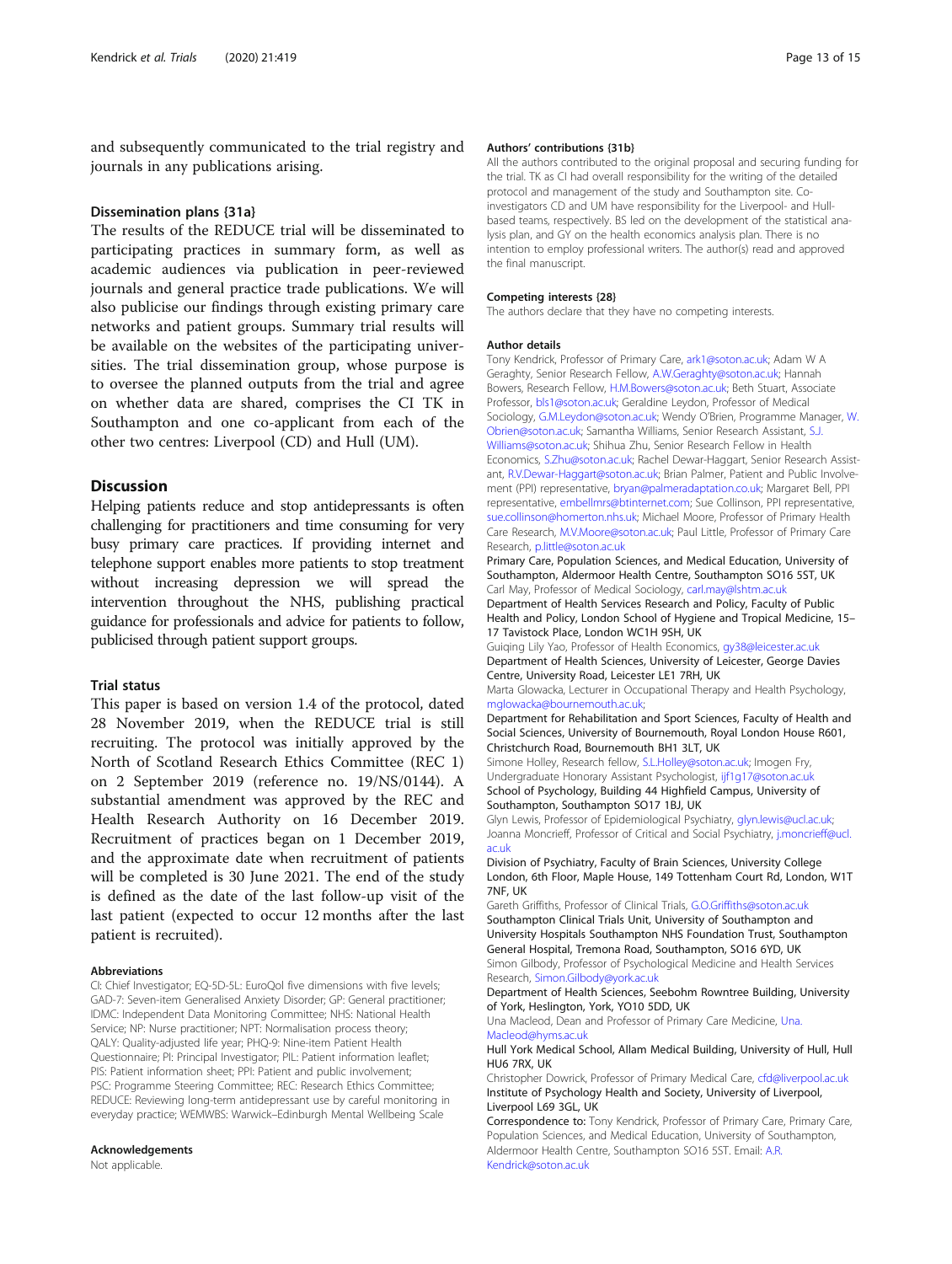#### <span id="page-13-0"></span>Funding {4}

Funded by the NIHR. The funder has had no role in study design, collection, management, analysis, and interpretation of data, writing of the report, or the decision to submit the report for publication.

The study is funded by the National Institute for Health Research. The views expressed are the authors' and not necessarily those of the NIHR or the Department of Health and Social Care.

#### Availability of data and materials {29}

The anonymised quantitative datasets (but not the qualitative interview data) generated during the current study may be available upon request from TK ([ark1@soton.ac.uk](mailto:ark1@soton.ac.uk)) from 31 August 2023, depending on the types of analyses planned and submission of a peer-reviewed, funded and ethically approved proposal. The trial dissemination group, whose purpose is to oversee the planned outputs from the trial and agree on whether data are shared, comprises the CI TK in Southampton and one co-applicant from each of the other two centres: Liverpool (CD) and Hull (UM).

#### Consent for publication {32}

The participant information sheets and consent forms are available from the corresponding author on request.

#### Ethics approval and consent to participate {24}

The study was initially approved across all participating sites by the North of Scotland NHS Research Ethics Committee (REC 1) on 2 September 2019, reference number 19/NS/0144, and by the Health Research Authority on 10 September 2019. All participants provided written informed consent after being given at least 24 h to consider participation.

#### Author details

<sup>1</sup> Primary Care, Population Sciences, and Medical Education, University of Southampton, Aldermoor Health Centre, Southampton, UK. <sup>2</sup>Department of Health Services Research and Policy, Faculty of Public Health and Policy, London School of Hygiene and Tropical Medicine, London, UK. <sup>3</sup>Department of Health Sciences, University of Leicester, George Davies Centre, Leicester, UK. <sup>4</sup>Department for Rehabilitation and Sport Sciences, Faculty of Health and Social Sciences, Bournemouth University, Bournemouth, UK. <sup>5</sup>School of Psychology, Building 44 Highfield Campus, University of Southampton, Southampton, UK. <sup>6</sup>Division of Psychiatry, Faculty of Brain Sciences, University College London, London, UK. <sup>7</sup>Southampton Clinical Trials Unit, University of Southampton and University Hospitals Southampton NHS Foundation Trust, Southampton General Hospital, Southampton, UK. <sup>8</sup>Department of Health Sciences, Seebohm Rowntree Building, University of York, York, UK. <sup>9</sup>Hull York Medical School, Allam Medical Building, University of Hull, Hull, UK. <sup>10</sup>Institute of Psychology Health and Society, University of Liverpool, Liverpool, UK.

## Received: 24 March 2020 Accepted: 23 April 2020 Published online: 24 May 2020

#### References

- 1. Moore M, Yuen HM, Dunn N, Mullee MA, Maskell J, Kendrick T. Explaining the rise in antidepressant prescribing: a descriptive study using the general practice research database. BMJ. 2009;339:b3999.
- 2. Kendrick T, Stuart B, Newell C, Geraghty AWA, Moore M. Changes in rates of recorded depression in English primary care 2003–2013: time trend analyses of effects of the economic recession, and the GP contract quality outcomes framework (QOF). J Affect Disord. 2015a;180:68–78. [https://doi.org/10.1016/j.](https://doi.org/10.1016/j.jad.2015.03.040) [jad.2015.03.040.](https://doi.org/10.1016/j.jad.2015.03.040)
- 3. Cruickshank G, MacGillivray S, Bruce D, Mather A, Matthews K, Williams B. Cross-sectional survey of patients in receipt of long-term repeat prescriptions for antidepressant drugs in primary care. Ment Health Fam Med. 2008;5:105–9.
- 4. Fava GA, Gatti A, Belaise C, Guidi J, Offidani E. Withdrawal symptoms after selective serotonin reuptake inhibitor discontinuation: a systematic review. Psychother Psychosom. 2015;84:72–81. [https://doi.org/10.1159/000370338.](https://doi.org/10.1159/000370338)
- 5. Middleton DJ, Cameron IM, Reid IC. Continuity and monitoring of antidepressant therapy in a primary care setting. Qual Prim Care. 2011;19(2): 109–13.
- 6. Sinclair JE, Aucott LS, Lawton K, Reid IC, Cameron IM. The monitoring of longer term prescriptions of antidepressants: observational study in a

primary care setting. Fam Pract. 2014;31:419–26. [https://doi.org/10.1093/](https://doi.org/10.1093/fampra/cmu019) [fampra/cmu019.](https://doi.org/10.1093/fampra/cmu019)

- 7. Ferguson JM. SSRI antidepressant medications: adverse effects and tolerability. Prim Care Companion J Clin Psychiatry. 2001;3(1):22–7.
- 8. Coupland C, Dhiman P, Morriss R, Arthur A, Barton G, Hippisley-Cox J. Antidepressant use and risk of adverse outcomes in older people: population based cohort study. BMJ. 2011;343:d4551. <https://doi.org/10.1136/bmj.d4551>.
- 9. Goodwin GM, Price J, De Bodinat C, Laredo J. Emotional blunting with antidepressant treatments: a survey among depressed patients. J Affect Disord. 2017;221:31–5. [https://doi.org/10.1016/j.jad.2017.05.048.](https://doi.org/10.1016/j.jad.2017.05.048)
- 10. Ilyas S, Moncrieff J. Trends in prescriptions and costs of drugs for mental disorders in England, 1998–2010. Br J Psychiatry. 2012;200:393–8.
- 11. McCrone P, Dhanasiri S, Patel A, Knapp M, Lawton-Smith S. Depression: service costs and lost employment, p.22, in: Paying the Price. The cost of mental health care in England to 2026. London: King's Fund; 2008.
- 12. Eveleigh R, Grutters J, Muskensa E, Oude Voshaard R, van Weel C, Speckens A, Lucassen P. Cost-utility analysis of a treatment advice to discontinue inappropriate long-term antidepressant use in primary care. Fam Pract. 2014;31(5):578–84.
- 13. Eveleigh RH. Inappropriate long-term antidepressant use in primary care: a challenge to change (PhD thesis). Nijmegen: Radboud University; 2015.
- 14. Johnson CF, Macdonald HJ, Atkinson P, Buchanan AI, Downes N, Dougall N. Reviewing long-term antidepressants can reduce drug burden: a prospective observational cohort study. Br J Gen Pract. 2012;62(11):e773–9. <https://doi.org/10.3399/bjgp12X658304>.
- 15. NICE. Depression in adults: the treatment and management of depression in adults. London: NICE; 2009.
- 16. Bowers HM, Kendrick T, Glowacka M, Williams S, Leydon G, Dowrick C, Moncrieff J, Laine R, Nestoriuc Y, Andersson G, Geraghty AWA. Supporting antidepressant continuation: the development and optimisation of a digital intervention for patients in UK primary care using a theory, evidence and person-based approach. BMJ Open. 2020;10(3):e032312.
- 17. Kroenke K, Spitzer RL, Williams JB. The PHQ-9: validity of a brief depression measure. J Gen Intern Med. 2001;16:606–13.
- 18. Gilbody S, Richards D, Barkham M. Diagnosing depression in primary care using self-completed instruments: UK validation of PHQ-9 and CORE-OM. Br J Gen Pract. 2007;57:650–2.
- 19. Spitzer RL, Kroenke K, Williams JB, et al. A brief measure for assessing generalized anxiety disorder: the GAD-7. Arch Intern Med. 2006;166:1092–7.
- 20. Kroenke K, Spitzer RL, Williams JBW, Monahan PO, Löwe B. Anxiety disorders in primary care: prevalence, impairment, comorbidity, and detection. Ann Intern Med. 2007;146:317–25.
- 21. Stewart-Brown SL, Platt S, Tennant A, Maheswaran H, Parkinson J, Weich S, Clarke A. The Warwick-Edinburgh Mental Well-being Scale (WEMWBS): a valid and reliable tool for measuring mental well-being in diverse populations and projects. J Epidemiol Community Health. 2011;65(Suppl 2): A38–9.
- 22. Maheswaran H, Weich S, Powell J, Stewart-Brown S. Evaluating the responsiveness of the Warwick Edinburgh Mental Well-Being Scale (WEMWBS): Group and individual level analysis. Health Qual Life Outcomes. 2012;10(1):156 [http://www.hqlo.com/content/10/1/156.](http://www.hqlo.com/content/10/1/156)
- 23. Rosenbaum JF, Fava M, Hoog SL, et al. Selective serotonin reuptake inhibitor discontinuation syndrome: a randomized clinical trial. Biol Psychiatry. 1988;44:77–87.
- 24. Uher R, Farmer A, Henigsberg N, et al. Adverse reactions to antidepressants. Br J Psychiatry. 2009;195:202–10. <https://doi.org/10.1192/bjp.bp.108.061960>.
- 25. Clayton AH, McGarvey EL, Clavet GJ. The Changes in Sexual Functioning Questionnaire (CSFQ): development, reliability, and validity. Psychopharmacol Bull. 1997;33(4):731–45.
- 26. Keller A, McGarvey EL, Clayton AH. Reliability and construct validity of the Changes in Sexual Functioning Questionnaire short-form (CSFQ-14). J Sex Marital Ther. 2006;32(1):43–52.
- 27. Meakin R, Weinman J. The 'Medical Interview Satisfaction Scale' (MISS-21) adapted for British general practice. Fam Pract. 2002;19(3):257–63.
- 28. Howie JG, Heaney DJ, Maxwell M, Walker JJ. A comparison of a patient enablement instrument (PEI) against two established satisfaction scales as an outcome measure of primary care consultation. Fam Pract. 1998;15:165–71.
- 29. Little P, Lewith G, Webley F, Evans M, Beattie A, Middleton K, Barnett J, Ballard K, Oxford F, Smith P, Yardley L, Hollinghurst S, Sharp D. Randomised controlled trial of Alexander Technique for chronic and recurrent back pain. Br Med J. 2008;42(12):965–8. <https://doi.org/10.1136/bmj.a884> (PMID[:19096019](https://www.ncbi.nlm.nih.gov/pubmed/19096019)).